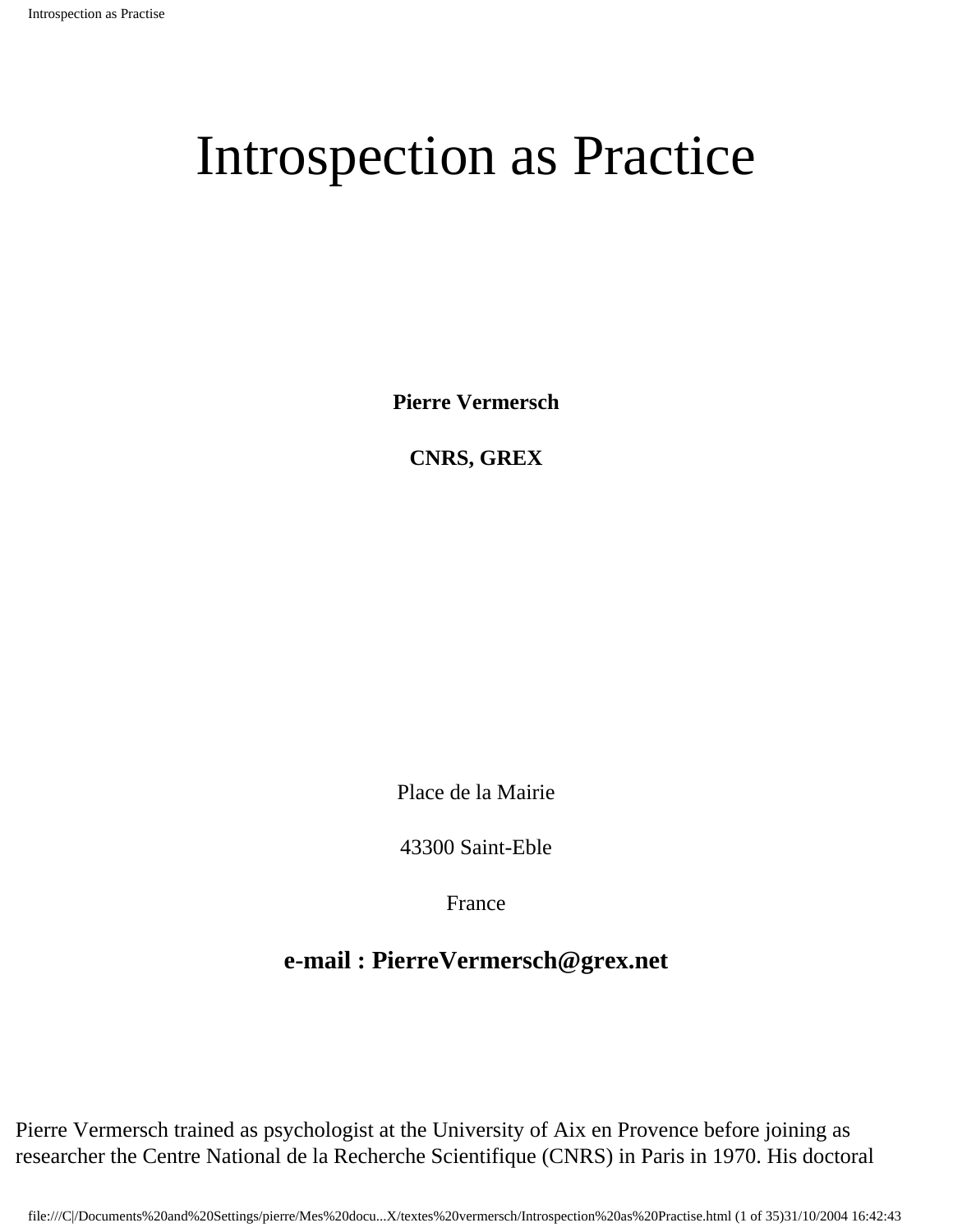dissertation in cognitive psychology dealt with the implications of operative intelligence theory by J. Piaget for understanding adult intelligence in problem solving. Since 1988 he has developed an original interviewing technique, non inductive and yet precise, aimed to produce an a posteriori, detailed introspective verbalization of a specific livedexperience. This method caled in french 'l'entretien d'explicitation' is best rendered into English as 'explicitation interview' or 'explicitation session'. With the aim of laying foundations of first and second person methodology he is currently engaged in a reexamination of the origins of modern psychology (1870-1930). He is also involved in a research program of psycho-phenomenology in close association with philosophical phenomenologists and neurobiologists. Recent books (not yet available in English) : " L'entretien d'explicitation, 1994 " and " Pratiques de l'entretien d'explicitation, 1997 ".

How can one gain access to subjective experience and regulate this mode of access? How can one develop the competence needed to know that access of this kind has been obtained and to establish a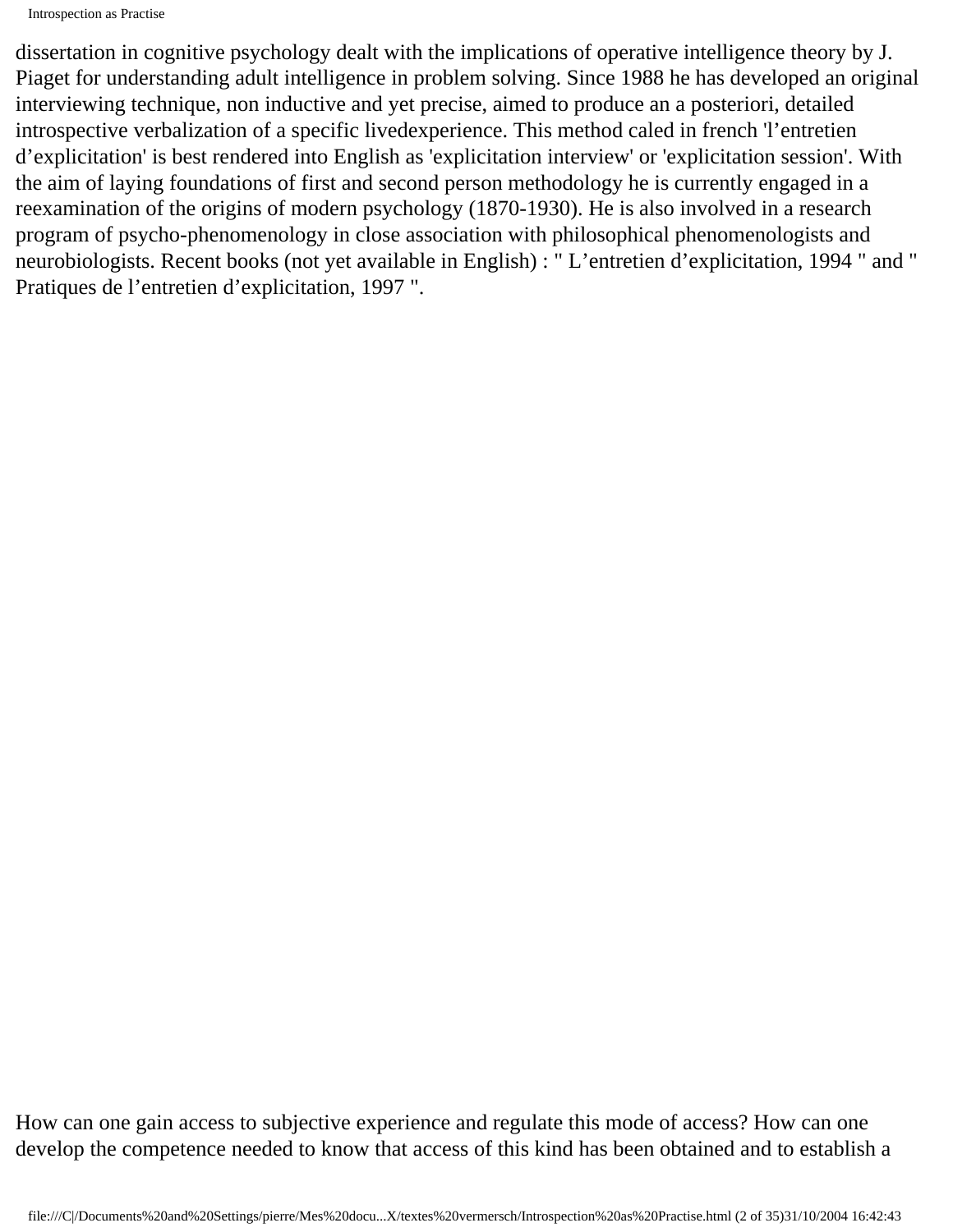genuine methodology which can be transmitted and in the light of it which it might be possible to form researchers in precise and deliberate fashion? Phenomenology, as a global idea, gives us a clue and indicates the requisite epistemology but does not seem to provide the know-how, nor does it specify the practise, since the philosophers who established and developed it (Husserl, Fink, Patocka, Merleau-Ponty . . .) did not succeed in specifying this practise while many of those who are indebted to the method today seem to be more concerned with the study of historical texts than with anything like a phenomenological practise. Psychology has a long and established tradition of suspicion, and even of dismissal, of anything which stems from the first person point of view. A tradition of attentive presence offers us numerous hints as to the conditions under which attention can be stabilised in such a way as to make possible an apprehension of subjective experience (cf. Varela et al. 1991, Wallace in this issue) but the employment of such a method requires a long apprenticeship and runs the risk of limiting the selection to a few well trained subjects. In such a context, one may well ask whether it even makes sense to take up again the question of introspection. Unless we look at this from the opposite angle: psychology having begun with introspection, a first reversal was accomplished by leaving introspection behind and adopting that third person approach which was badly needed at the time but which in turn gave way to a second reversal which consisted in once again according a place to the first person point of view. Only, on account of the prohibition to which it has been subjected, first person methodology has not been able to develop and so to progress in a normal way.

In this article I am not going to try and define introspection. I am going to try to state as precisely as possible how the practise of introspection can be improved, starting from the principle that there exists a disjunction between the logic of action and of conceptualization and the practise of introspection does not require that one should already be in possession of an exhaustive scientific knowledge bearing upon it. (Just suppose that before studying cognition, you were required to define it or that you were required to have a complete knowledge of perception before being permitted to read a set of instructions). To make matters worse, innumerable commentators upon what passes for introspection do not seem to have practised it and have certainly never contributed anything to its development. My aim is therefore to bring to light a procedure of progressive improvement in the practise of introspection when it is employed in a program of research.

I would like to have been able to proceed directly to the clarification of the practise of introspection. But before getting there it will be necessary to first go back over the history of the development of introspection from the beginning of this century and to cut a way through the undergrowth represented by all the criticisms that have been directed at its very possibility. As a result of my many years of exposure to the literature on introspection I sometimes get the impression of being overwhelmed by the negative implications of all the critical objections, to the point of almost forgetting the practical efficacy of introspection.

Do we have to take the time to criticize the critics of introspection?

In the course of the two centuries over which the list of these critics never ceases to get longer, have there ever been any which have been conclusive? By trying too hard to denigrate introspection the critics themselves become suspect! After all, if any one of these criticisms were conclusive, the rest would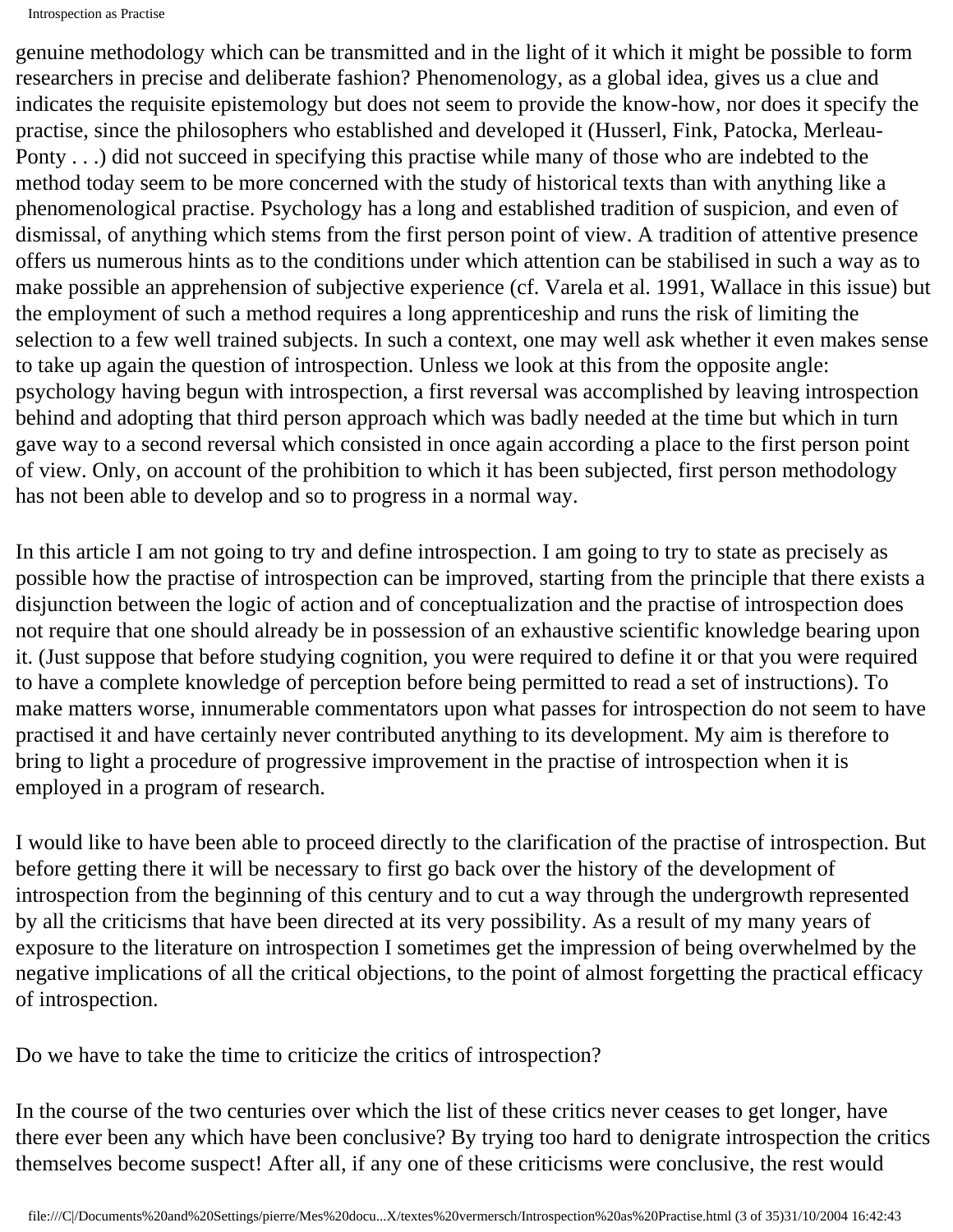become unnecessary! By forcing matters a little one might conclude that any such discussion would be a waste of time. Why bother to justify the method, to demonstrate the irrelevance of these criticisms because none of them is in principle capable of being conclusive, and on this point I am in agreement with Howe 1991: "Thus it has been suggested that if there is an argument against the use of introspection, it has yet to be found." p. 25 Why? Essentially, because these criticisms, which have hardly changed in two centuries, all adopt the same purely negative approach: impossibility, uselessness, impractical, an approach intended to cast doubt either upon the act or the object. Trying to prove the absence or the impossibility of something is not a very well founded epistemological enterprise, to say the least. If a claim can be rejected by simply furnishing a counter example, it becomes very difficult to rule out the possibility of finding counter examples in any field of empirical enquiry.

Only the ability to master the totality of the available possibilities (now and for ever, or else it would only by a provisional sentence) would give one the right to deny the possibility of a certain type of result or of a particular event. The research strategy which consists in trying to prove the impossibility of something is a waste of time. In general, it seems much more profitable to investigate "under what conditions . . . ?" "within what limits . . .?" Unless of course the arguments which inspire the attempt to demonstrate the impossibility of something are based on lines of reasoning quite different from the scientific, which does indeed seem to recur frequently with the "opponents" of the examination of subjective experience and the use of introspection.

Let us take account of two of the oldest and most tenacious of these criticisms, since they both stem from Comte.

The first denies the very possibility of introspection on the grounds that it calls for a duplication of the subject, who can not at one and the same time be both on the balcony and in the street. "the thinking individual can not split himself in two, one part of which would think while the other would watch the former thinking. The organ observed and the organ observing being, in this case, identical, how could any such act of observation take place? This supposedly psychological method is therefore radically faulty in principle" ( lesson 1, p. 34).In the first place this criticism, based as it is upon a material representation of cognitive activities stemming from Gall's phrenology could be discarded as having simply failed to take account of the evidence. However, at another level, this question of a selfduplication can be taken up again not as being impossible but as posing certain difficulties with regard to characterizing and modeling reflective activity which, as its very appellation reminds us, tends to trap us conceptually in the metaphor of reflection, in the representation of consciousness as self-duplicating.

The second criticism claims that introspection is unusable in research because it modifies the object which it is directed toward. Both Janet and Binet sought to get past this difficulty by invoking retrospection. To be sure, the solution creates a new problem of its own, that of the reliability of memory and the necessity of establishing the nature of the link between what is described a posterior and what is lived at the very moment the former is being described. But this solution only succeeds in dodging the difficulty by recurring to a methodology where observation in the present is replaced by observation bearing upon the presentification of past lived experience. But over and beyond this response, the most remarkable fact is that one would have to be informed about such an eventual change in posture even to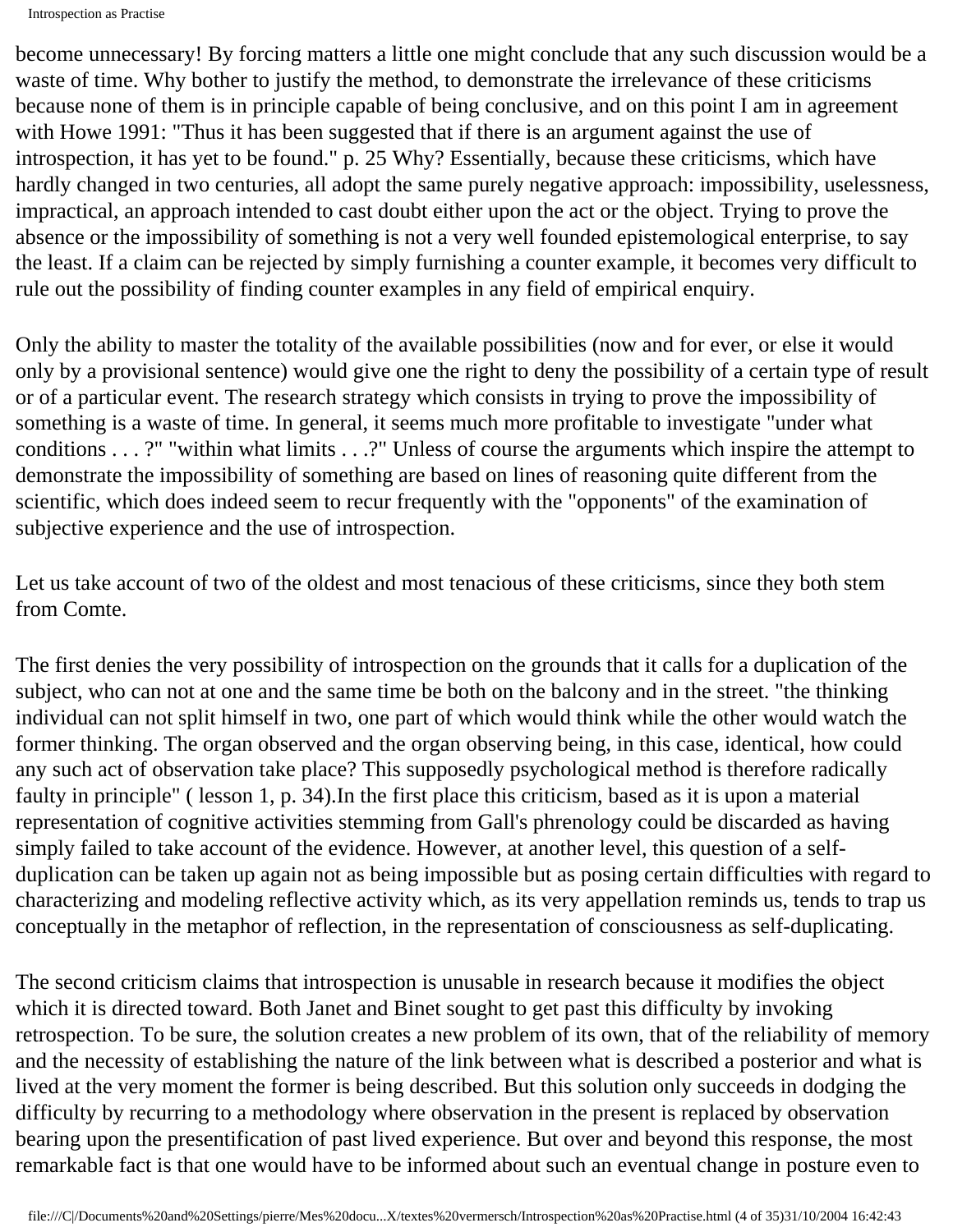be in a position to develop this criticism; and how would one be in a position to do so if not by making use of introspection? It alone is able to determine that there has been a modification, what kind of modification there has been, and how great the modification has been. For knowing about my internal state of mind, as also attesting to any transformation in it, presupposes in every instance the bringing into play of a first person point of view! So either the criticism of the results of introspection remains radical but also valueless since it disqualifies itself, or else it points in the direction of a good question (and not as devastating a question as might have been hoped for) and then it simply underlines the need for introspection as the condition of any assessment of its effects. The influence of observation on what is observed is a major epistemological problem, but it is a problem which extends throughout the sciences. For it is obvious that the idea of an observer who would somehow have succeeded in situating himself outside the system he is engaged in studying is an epistemological fiction.

From an empirical standpoint, there is certainly a methodological advantage to be gained by moving from a first person point of view where researcher and observer are confused to a second person point of view where the basic data is drawn from persons other than the researcher and can be multiplied in the context either of experience or of observation. Henceforward, the criticisms can be reversed, the impact of internal observation, if it is correctly set up, being eventually supplemented by information on the degree of stability of states, of acts, as well as of the contents aimed at in introspection (Piaget 1968 p. 186).

These two last critical examples have been introduced to show that, in principle, there is no real obstacle to using introspection. It only remains to consider the use that is actually made of it in programs of research.

#### **1 - The Evidence from the Early Years of Psychology**

It is impossible to do justice to the emergence of psychology at the beginning of the 19th century without first considering that the use made of "introspection" of "internal sense", of "apperception" sought to study what did not fall under the aegis of common sense but already demanded a much more erudite attitude. The life of consciousness, of thought, of imagination, affective life was no longer to be studied in a purely speculative way, in the manner of philosophy, but on the basis of observation in the perspective of the natural sciences.

This point of view was upheld from the very beginnings of psychology, for example by Maine de Biran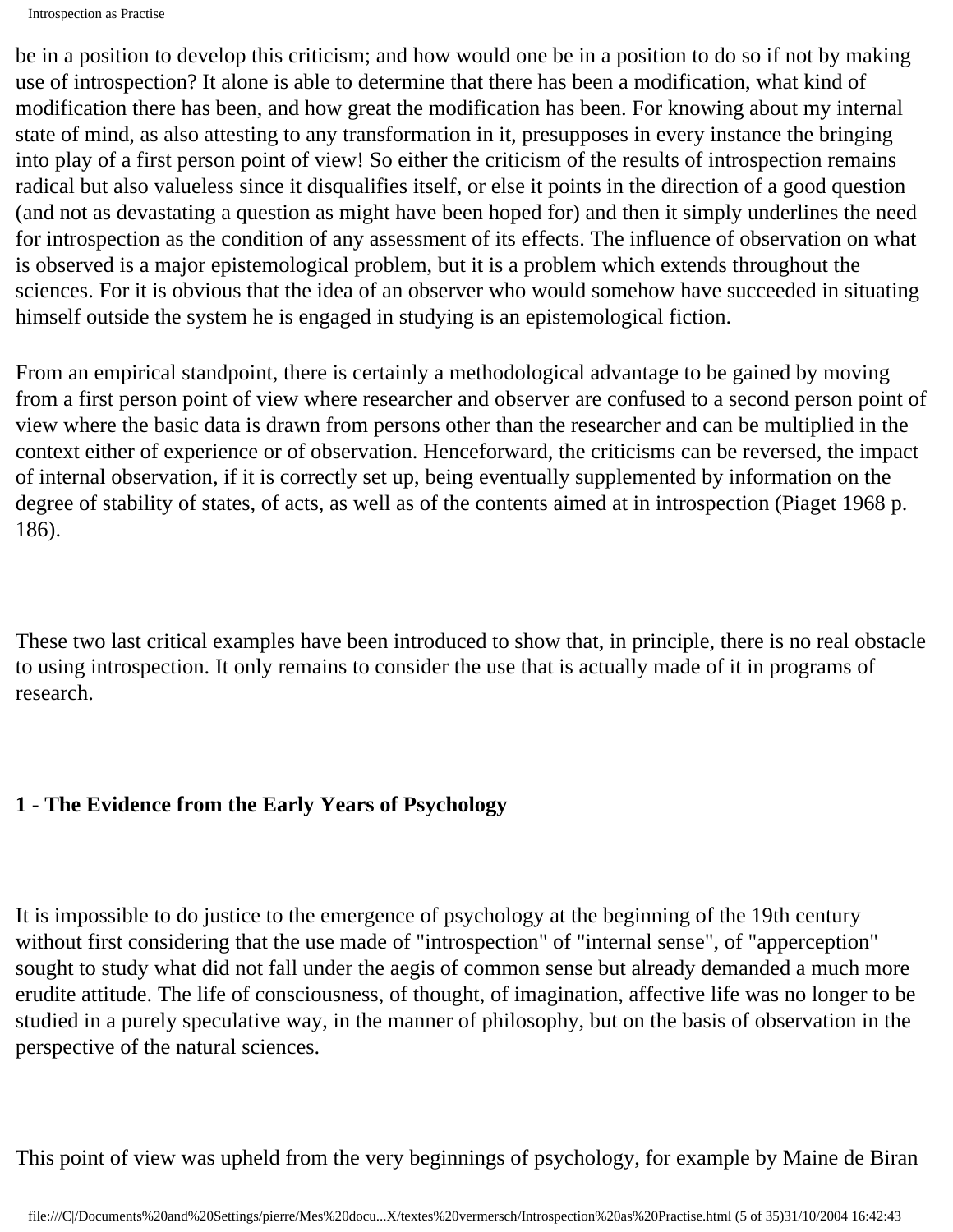```
Introspection as Practise
```
(1807, 1932), generally recognized to have been the first author who could be identified as a psychologist (Voutsinas 1964, Moore 1970) and who not merely drew attention to interior events but also made use of internal sense. The point of view adopted was that of the first person a point of view from which not merely what is to be taken into account is what appears to the consciousness of the one who lives it; in addition, the research is restricted to the only person capable of observing it.

For all that, the strategy should not be regarded as naive, even if it can not be controlled intersubjectively. For example, Maine de Biran is well aware of the facilitating role that effort can play in the observation of intellectual activities. He studied the experience of reading and showed how, at the very moment in which we are aware that we have failed to understand a passage and in which consequently we reread it (Montebello 1994), we can observe our awareness of our own acts of thought on the occasion of our attempt to correct them. This initial insistence upon introspection is to be found again, considerably modified , with several founding figures of the psychology of the 19th century, such as Brentano in 1874, or Wundt in 1874, or again in the celebrated declaration of James in 1890 who described psychology as follows: "introspective observation is what we have to rely on first and foremost and always". An echo of this sentiment can be found in a statement by Binet in 1894: introspection is "the act by means of which we perceive directly what takes place in us, our thoughts, our memories, our emotions." And in 1903: "The new movement which has been launched for some years now and to which I, along with several of my students, have contributed as much as I can . . . consists in according a larger place to introspection." From this time on it is in order to make fun of the "old introspective psychology which asks us (its representatives) if by chance and by a barely concealed regression, we are not going to take over from the old school philosophers like Cousin (therefore harking back to the 1830s) , those methods of auto-contemplation which have been the subject of so much ribaldry.' ibid p. 2 and to show in what respects "the experimental study of the higher forms of mentality can be carried out with sufficient precision and control to have scientific value" ibid p. 2

The primacy accorded initially to introspective methodology may appear very naive today. But what is truly naive is to think it so. One has to realize that this introspection was already the result of a difficult initiative, demanding a reflexive conversion, a first epoche, in other words, the utilization of a phenomenological reduction. This first step was anything but simple. There is nothing naive about the suspension of the natural attitude which gets us involved in the perceptual spectacle, with a view, for example, to grasping its actual unfolding. Acquiring a practical mastery of the reduction presents real problems at this very time for researchers and students.

Moreover, these authors did not allow themselves to be limited by one single method. All those whom I have cited, even the oldest of them, were very knowledgeable about the physiology of their time and about its connection with the psychic. They were also well informed about the need for indirect methods to study children, the sick, animals, in short, those who did not dispose of speech.

### **2 - Methodological Improvements: The beginning of the 20th Century**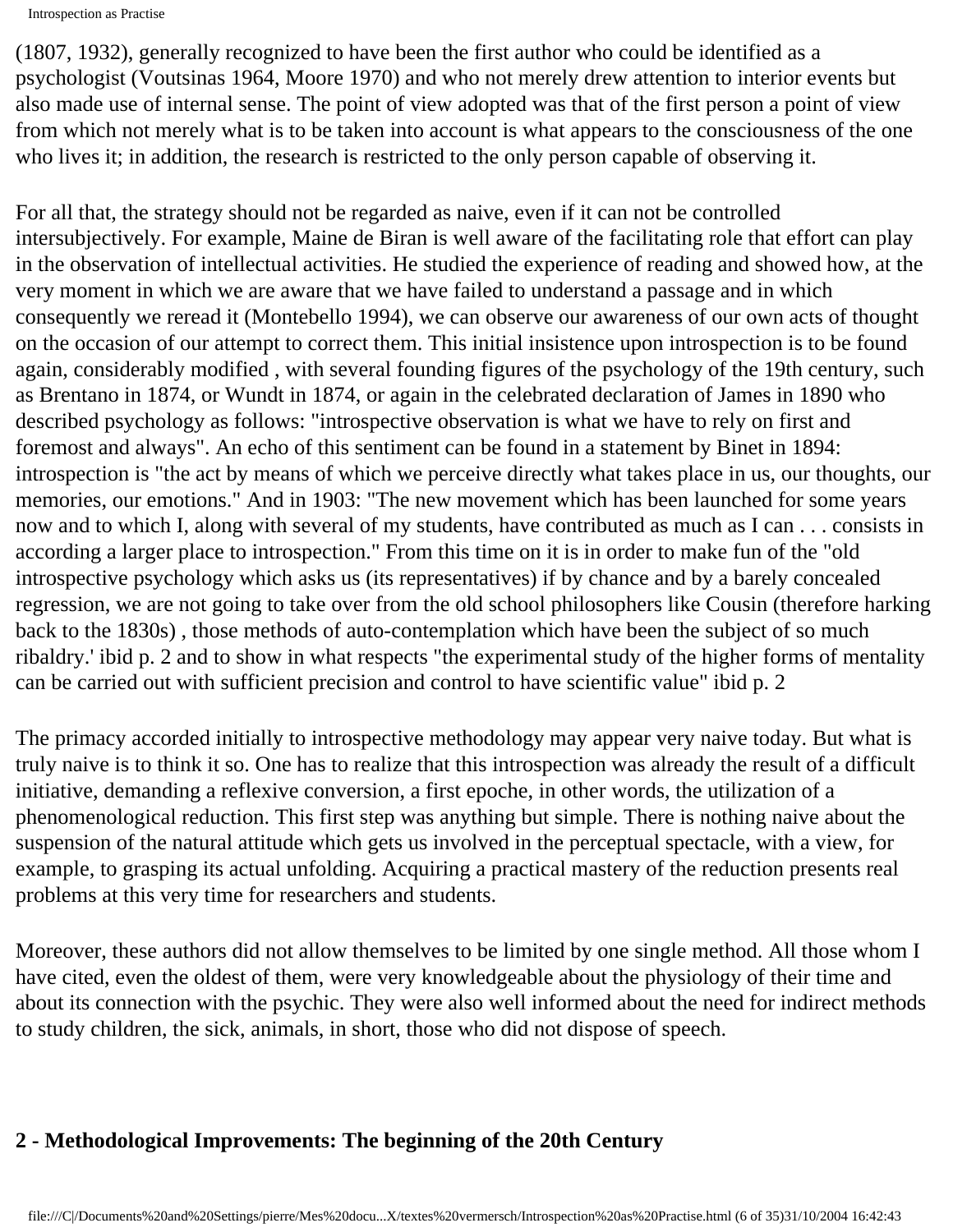The beginning of the 20th century is the great period for the mobilization of the methodology of introspection, which will now be presented as scientific and entitled "systematic introspection", "experimental introspection". It is employed with great intellectual enthusiasm in the context of a rigorously scientific experimental psychology of complex intellectual activities.

Three centers dominate the field: in Paris, Binet and his students; in the United States, at the university of Cornell, we find Titchener who was trained by Wundt (whose work he translated into English) and then there is the group of German researchers who go by the name of the Wurtzburg school and who, under the direction of Külpe (former student of Wundt who broke with his teacher) published intensively in the decade starting 1901.

The determination to establish a rigorous methodological framework capable of upholding the scientific character of the research is evident in the manner in which this research is presented. In effect, the transformation since the start of the 19th century is best described in terms of the passage from an exclusively first person point of view, where researcher and subject were not clearly distinguished, to a "second person" point of view where descriptions of subjective experience are gathered from a selection drawn from several persons.

This is the start of a process by which the gathering of data has become independent of the person of the researcher. When the researcher makes reference to his own experience (which happens frequently in the Titchener school), his experience (specifically labeled as being his own) remains just one among other inputs.

The subjective experience in question is now much better defined. Contrary to the initial research bearing on the experience of effort ( but not on any specific occurrence of this experience) or the investigation of the flow of consciousness in general, specific tasks are now proposed, tasks which circumscribe, both with regard to time and the object, the experience under examination. This orientation towards the realization of definite tasks represents a real revolution, a revolution which enables this research to be supported by what is now known as the experimental set-up and control techniques. The tasks are the same for everyone and they take place under identical conditions (we still don't have all the systematic refinements which will be strictly enforced thirty years later) and in accordance with precise instructions. In addition, the definition of these tasks will lead researchers to introduce independent variables by taking account of the reaction between one task and another, a relation which, with regard to the analysis of the results, will make it possible to draw inferences concerning the disparity of the success rate as between tasks and as between subjects. The researchers pay close attention to the methodological problems bearing upon the description itself (Titchener in particular had a lot to say about this, cf. the synthesis produced by English 1921, but Mandler and Mandler 1964 are also highly critical of abuses), the need to be as impersonal as possible in the use of descriptive terms, the need to distinguish between the description of the subjective experience itself as opposed to the reality evoked or any second order commentary (Titchener 1912a). The need to break the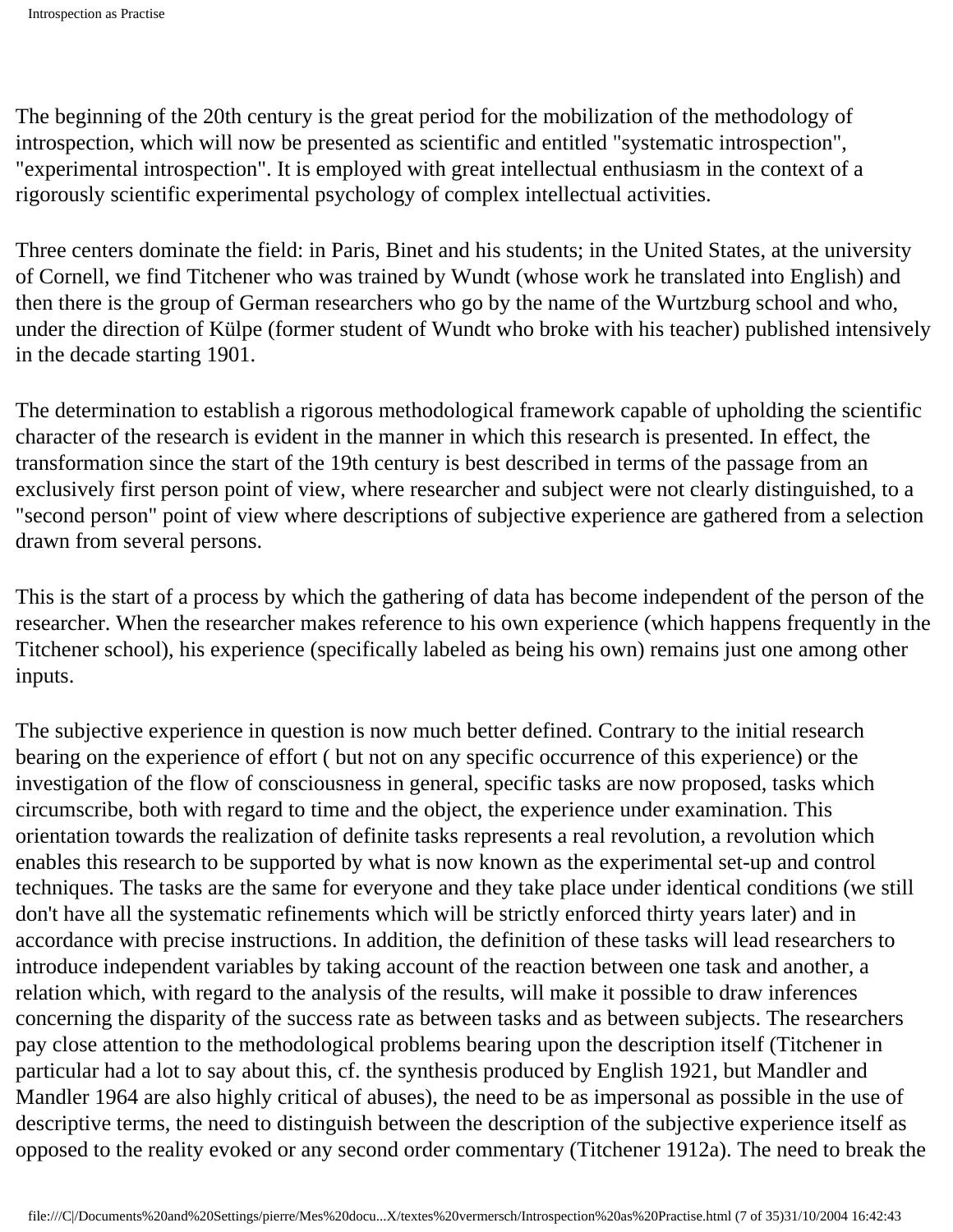description down into smaller units to facilitate formulation is already beginning to be felt (Watt 1905). But one is still very far from an exact awareness of what is required by a description and by the non inductive guidance made possible by a proper interviewing technique. A part of the difficulty raised by description and by the problems associated with attention to subjective experience is surmounted by working with subjects who are trained in this kind of experience; which however raises its own potential objections, since this very training may render them less suitable as subjects, since they may already be sympathetic to the hypothesis of their observer.

This latter question is one which keeps turning up: is expertise even desirable? If yes, then who is supposed to have developed it? The subject itself, making possible better access to and description of subjective experience and/or the researcher, thereby improving his (the researchers) ability to guide and to follow the subject (in a non inductive manner) in the latter's attempt to accede to and to describe his or her experience?

Let us take one piece of research in particular in order to understand how these different improvements are put into place: for example Watt's research of 1905. He decided to study directed recollection for which he created a set of six tasks. I do not intend to go into the formulation of his hypotheses or the internal coherence of the theoretical frameworks of his time but simply to examine the form of the experiment.

> On the one hand we have a list of key words, on the other hand, six instructions: find a concept which stands in a relation of super or sub-ordination, in a relation of whole to part or of part to whole, in a relation of coordination of part to part. One is therefore faced with a variety of task which make comparisons possible. What has been developed since is the possibility of establishing a list of words with imagist etc connotations which, with regard to a particular verbal material, make it possible to know in advance, and with reference to a given population, how to master their inductive value from the standpoint of familiarity etc.

The key words are for the most nouns never exceeding three syllables. I was not able to locate the description of the instructions in the strict sense nor the device by means of which the key word was presented but from the instructions it is clear that the word was presented in writing.

The sample is homogeneous, composed entirely of professors and doctors of philosophy. The group is six in number, but for each subject there are fifteen series of tests, undertaken on average at a rate of two per day, each of which is devoted to one of the tasks in question (it might have been possible to adopt a procedure which would have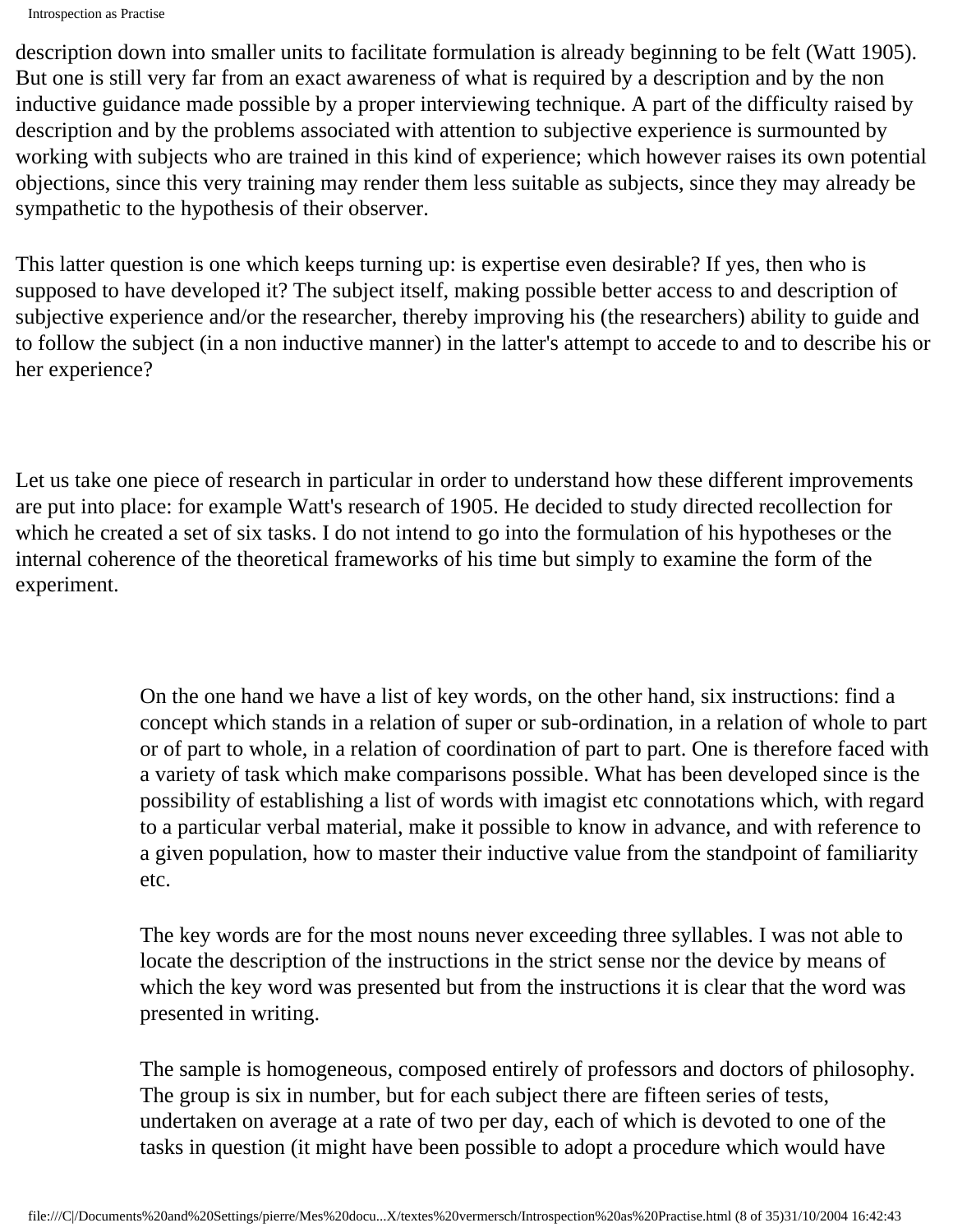controlled the ordering of the experiment more satisfactorily) with the result that, in all, several thousand items of elementary information are made available.

For each item (induced) the researcher is in possession both of the actual performance (the induced response) and of the possibility of classifying it with regard to its respect for, and its success in, following the instructions, as well as in regard to the way in which it establishes the relation between the key word and the induced response. On the other hand, the time taken to record a response, that is, the time between the presentation of the key word and the reply, is registered. Finally, the researcher also makes a transcript of the verbal description of the experience as lived out by the subject in the course of accomplishing his task. This description is split up into four moments which the subject was invited to describe separately: 1) the preparation, 2) the period prior to the presentation of the key word, 3) the appearance of the key word, 4) the search for the word induced by the key word and the reply itself. Three series of independent data are thereby obtained for each item of the test (the response to the instructions, the period required for working out the response, and the description of the process of working out a response offered after the event) and data as rich as this also allows for further possibilities of analysis and inference. It seems to me that we have here all the ingredients needed for a scientific research which respects the rules of experimental method.

This data was gathered in 1902 and published in 1905. We find here an experimental plan, a control of the experimental set-up, a collection of independent though complementary data. It would therefore not be on the score of its methodology that this procedure could be criticised ! In fact, very often discussion bearing upon the interpretation of the data has been amalgamated with criticism regarding the way in which it was gathered by reducing both to introspective data alone.

What I have sought to underline in spelling out this example in some detail is the fact that, from the beginning of this century the methodological criteria for research based on introspection had become "standardised" with regard to the requirements of experimental method. We could take other examples from the research done by the Wurzburg school (Meyer and Orth 1901, Marbe 1901, Ach 1905, Messer 1906, Watt 1906, Bühler 1907) or in other words like that done by Binet (1903) or again, by such students of Titchener as Hayes (1906), Nakashima (1909), Greissler (1909), Pyle (1909), Okabe (1910), Clarke (1911) or Jacobson (1911), who took over from him in a big way.

If one wants to criticise this research it will not be in the name of some confused assortment of complaints leading one to believe that they were not very rigourous, that a century ago researchers only worked in a very approximative way and that this explains why the results have always been "judged" unreliable (but who has bothered to read carefully the research protocols of this period?). Of course,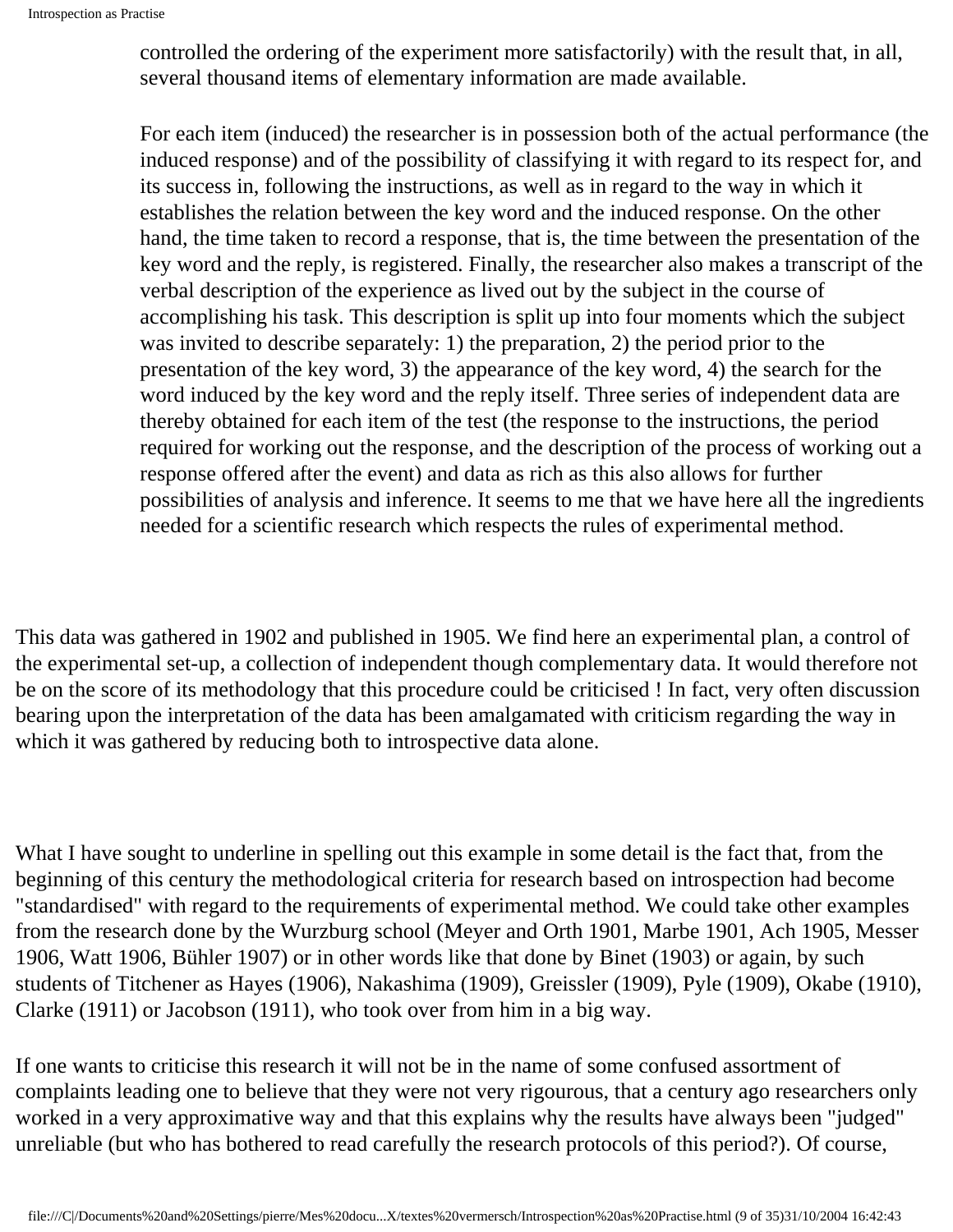there remains the temptation to admit that they did indeed have a rigourous experimental method (in spite of the fact that they relied on introspective data!) On the contrary, what remained problematic for the Wurzburg school was that the data did not agree with the hypotheses formulated at the outset, leaving the researchers confronting an interpretive problem of major proportions which led them in a direction which varied radically from their expectations. This aroused an enormous scientific debate, Wundt (1907) severely criticising the experiments conducted at Wurzburg in the name of an exaggeratedly purist methodology, Titchener (1909, 1913) criticising the interpretation of the results by the Wurzburg school, Kofka (1912) criticising Titchener's results. I simply want to emphasize that the debate was directed toward the problem of contradictory interpretations: can there be anything like thinking without an evocative content (that is, without accompanying images - provided one does not assimilate the term "image" to a purely visual representation - neglecting all the other sensorial modalities? The work of the Wurzburg school all pointed in the direction of of the possibility of a nonevocative form of thinking (without denying, moreover, the evocative associations of all kinds present in their results). Titchener's theory (1909), backed up by his own data and that of many of his students, claimed that all mental activity was accompanied by sensorial representations. But he distinguished between representations relating to the content of the thought and those accompanying the execution of a mental act. However, not only does this distinction seem to have been lost on the critics (at all times), the very notion of a representation accompanying the act and not the content has never been understood. What Boring (1953) emphasises (and we will get back to this later) is probably a clear indication of the lack of understanding of data proceeding from introspection. In fact, the general topic of the relation between figurative and operative activity (as Piaget was wont to say), between representation and cognitive activity, remains a problem to this day, a problem which has certainly been complicated by numerous new theories and new original data but which still has not been completely cleared up. If one had to reject any research which led to apparently contradictory results one would have to expel from the province of scientific research some of its most precious discoveries!

Our view runs counter to the general opinion regarding the feeble, inadequate and unreliable character of this research. But the problem was not the methodology but the fact that the data bore directly upon a major problem for which the emerging scientific psychology of the day was not yet prepared. The data was not too weak, methodologically speaking, but too "strong" for the theoretical and and epistemological framework at the disposal of the researchers. They were unable to do much more than take up a position for or against associationism. Their expectations were so strong and so evident that the apparently contradictory results which they obtained could not be integrated at that time.

This work coincides with the birth of a long tradition of research which continues to this day and which consists in studying cognitive functioning from a problem solving angle. The point of departure is the decision to study "the higher functions", in opposition to the partisans of a study of elementary acts (cf the opposition Wundt encounters from his former student Külpe, who is with the Wurzburg school from the very start), and to seek to define tasks and problems, a wholly new approach for the day, with a view to studying intellectual functioning with reference to goal directed and productive (the subject has to get a result, propose a reply), activity all of which makes it possible to establish a relation between what the subject does, what he says he has done, and the properties of his final response or even of intermediary responses when observable traces of such responses are available.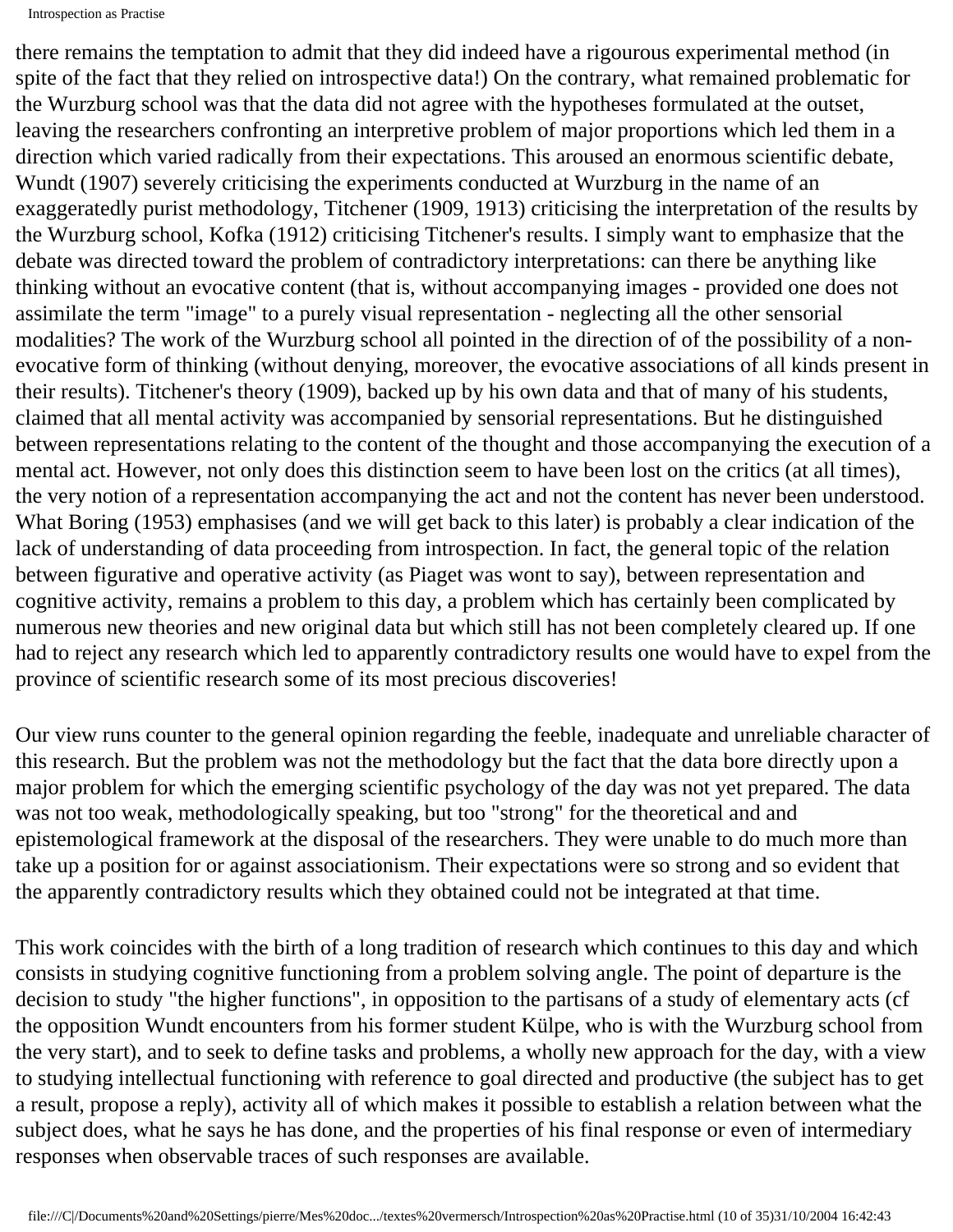#### **3 - Across the Century: neutrality, rejection, incomprehension.**

As a methodology, introspection is now going to be regularly justified and defended, for example by Burloud (1927a and b, 1937) and the manuals and tracts of the period generally take a very cautious view. They tolerate this procedure but only on condition that it is not used exclusively. In the conclusion of Dumas' famous treatise on psychology (1924) the editor expresses this point of view quite well:

> "We don't need to insist upon the importance and the need for introspective psychology. Even though reflex psychology claims to be able to dispense with introspection, no one is under any doubt that every other form of psychology would be impossible without introspection. One can criticise the significance of introspective method, point out its difficulties, express reservations about the type of certainty which is claimed for it, prove that it deforms the very mechanisms it seeks to determine, even when it does does not cook them up to simplify the explanations and to confirm preconceived ideas etc., but when all these criticisms have been assembled one is still obliged to recognise that none of them is decisive and that the difficulties to which our attention is drawn simply require that we take certain precautions."

Nevertheless, the role officially accorded to introspection is on the wane. One of the last but most remarkable of the attempts to employ introspection is that of a philosopher, Sartre (1940) who employs it precisely with a view to answering questions concerning the relation of thought and imagery in one of the earliest attempts on the part of the young philosopher to establish a phenomenological psychology. In so doing he succeeds in bringing out the delicacy and the significance of analyses in the first person with respect to his own cognitive activity but neither makes use of a second person point of view nor acknowledges the constraints of experimental method.

It is also worth our while to quote some remarks by Guillaume in his manual of psychology dating from 1932, to the extent that he is able to point out in a dispassionate way the complementarity of introspective methods and the collection of observable evidence with reference to a simple example:

p. 11-12 of a paragraph entitled "Introspection and Language" in the first chapter: "The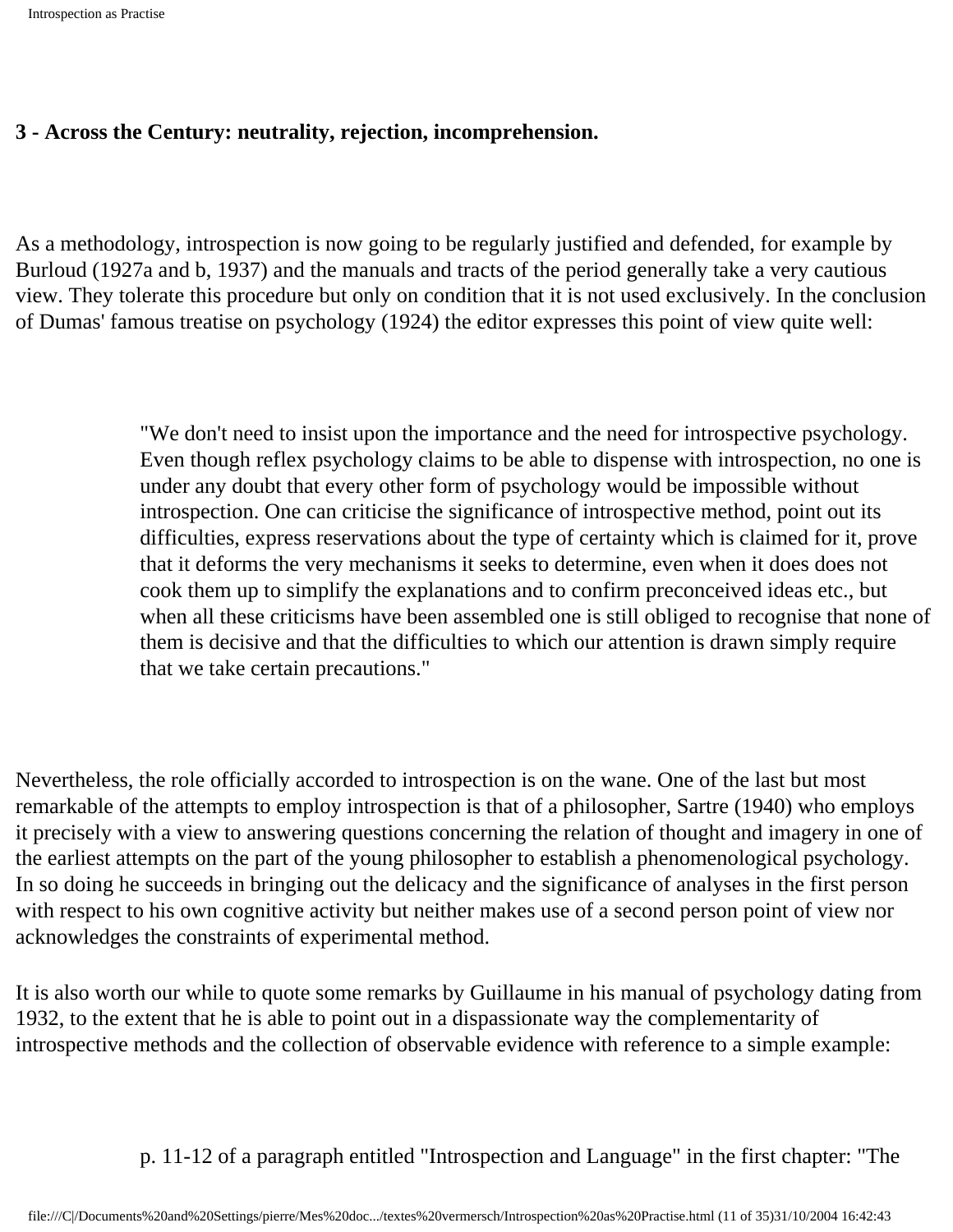Aim and Methods of Psychology".

| 12 |    | q |
|----|----|---|
|    | 21 | ი |
|    | 15 |   |

Learn the table of numerals shown here in such a way as to know it by heart."

On careful observation, some will perhaps find that, in reciting this table, they in a certain manner, read it off an imaginary table and so make use of a visual representation. Others will let themselves be guided by an auditory recollection as if they were reproducing a melody that had just heard. The first have a simultaneous image of the whole in which each figure has its place; the second listen inwardly to a succession of syllables. What can we learn from these descriptions drawn from introspection? The results do not seem to be essentially different from those that an objective method can furnish. If we now require of those who have learnt the table of numbers not to observe and describe themselves but to reproduce the lines either vertically or horizontally, . . . . . These variations are extremely difficult for those who learn by hearing who are really only able to to write the numbers down in the order in which they were learnt. Those who are capable of evoking a visual table have much less difficulty. . . . These examples show that the subjective method is not so very different from the objective, to the extent that the fruitlessness of the former is enhanced by being tied down to verbal expression and that it is really just a matter of alternative approaches to the same science. We shall see that both of these methods have contributed to the development of psychology. If the purely objective technique tends to prevail in animal, infant and pathological psychology, the two procedures are employed concurrently throughout the greater part of normal human psychology. One should never fail to make use of introspection in order to clarify an experience; for it has its part to play in making sense of the objective results and will often make it possible to dispense with laborious control techniques."

This example shows that there should not be any antagonism between different approaches; it shows the limits which the "objective" method confronts in discovering how the subject goes about things. In fact complementary requirements can bring to light the use of different modes of encoding information (simultaneous/successive), but it does not make it clear, for instance, whether the successive approach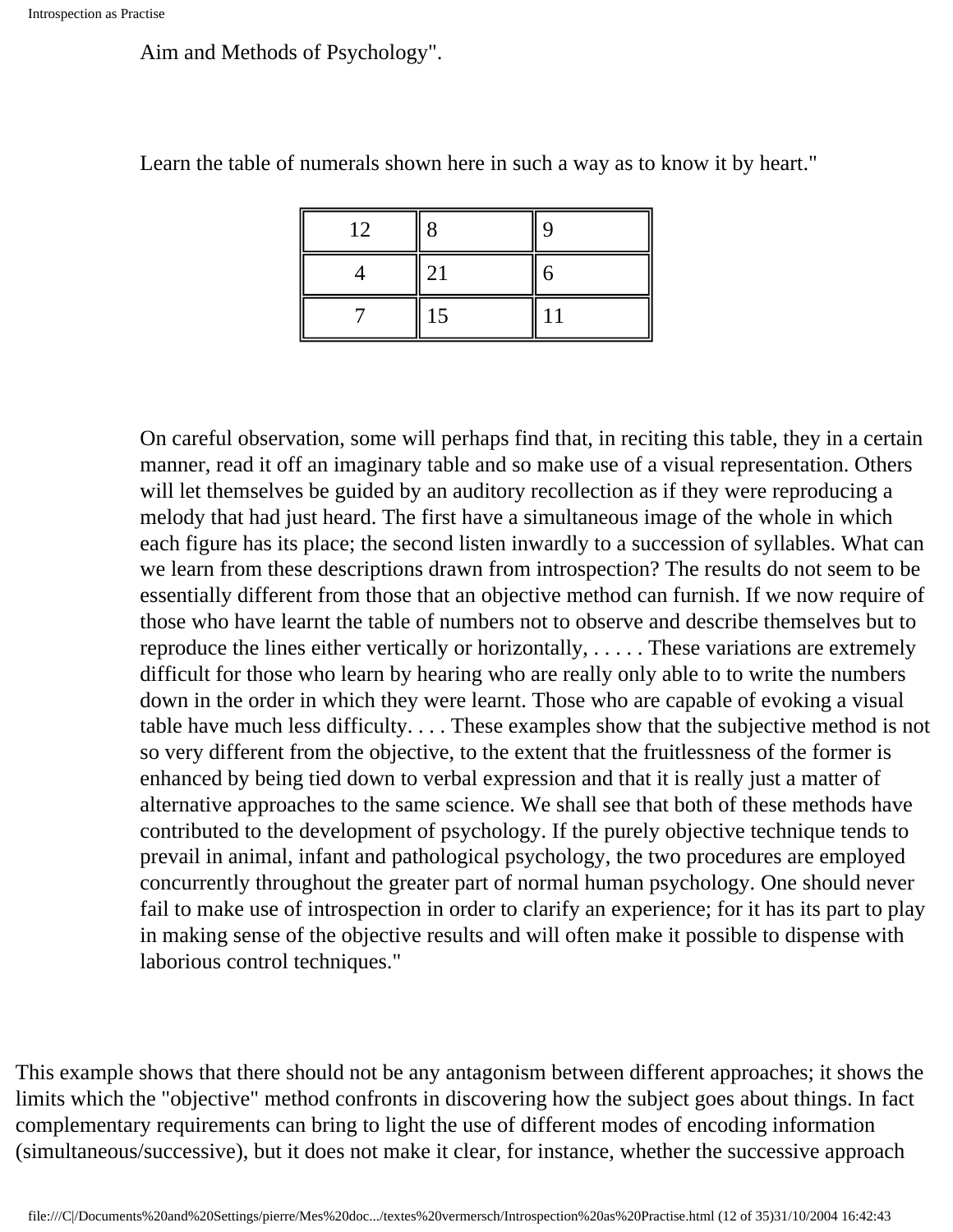stems from a verbalisation of the reading of the numbers or whether it is a matter of placing each number in the line of a particular path; whether the verbalisation of the reading of the numbers makes use of a counting system, relies upon a rhyming scheme or not etc. A comparison between these two approaches also shows that an interpretation of the objective data is impossible with reference to the content of subjective experience. Finally, this study seems to me to be exemplary, in the sense that neither of the two methods is capable of yielding the meaning of the data, that by themselves they are not capable of providing a theoretical framework for interpreting the data.

#### **Introspection disappears behind verbalisation.**

Studies of problem solving are now going to multiply rapidly and provide the paradigm for the study of cognition. At the same time, references to introspection are going to disappear. Discussions of method take priority over the accumulation of verbalisations, that is, over the results of introspection. Verbalisation takes the place of any taking account of the introspective act which might promote an awareness of the experience and, from 1934, with Claparède, we find a procedure destined to become well known, the procedure of "thinking aloud".

Introspection seems to have disappeared. Only the results of introspection, that is verbalisations, are brought to light. For the latter are public, objectifiable; they issue from a piece of behaviour so everything is O.K., is scientific even if one has lost an essential part of what takes place with the subject when one asks him to describe how he has proceeded. Along the same lines, innumerable questionaires are going to be developed, questionaires which ask intimate questions of the subject without being in the least concerned with the way in which the subject goes about answering them. Is there only one way to do this ? As Boring points out (1953), introspection is still there under another name: verbalisation. The most remarkable case, one which constitutes a point of reference for an entire generation of cognitive psychologists, is that of Ericsson and Simon (1984, 1993), whose book Protocol Analysis enjoyed a great success. Strategically, the authors have to defend themselves against the criticism of practising introspection. They have to show that it is possible to use verbalisations descriptive of the subject without, for all that, relapsing into a "non scientific" introspection. They will even go so far as to cite Watson, to establish that it is "scientifically correct" to collect data of this kind. On the basis of innumerable experimental results, they will argue that simultaneous verbalisation of the activity taking place does not modify the process under investigation and that the contemporaneous character of this putting into words eliminates most of the risks of deformation, of forgetting, of rationalisation, which an aposteriori verbalisation might bring with it. While talking of verbal encoding, of simultaneous verbalisations, they manage to forget that, in order to produce these verbalisations, the subject has to have access to something even to be in a position to describe his mental acts, the contents of his representations, and that, in consequence, he certainly does make use of a particular cognitive act.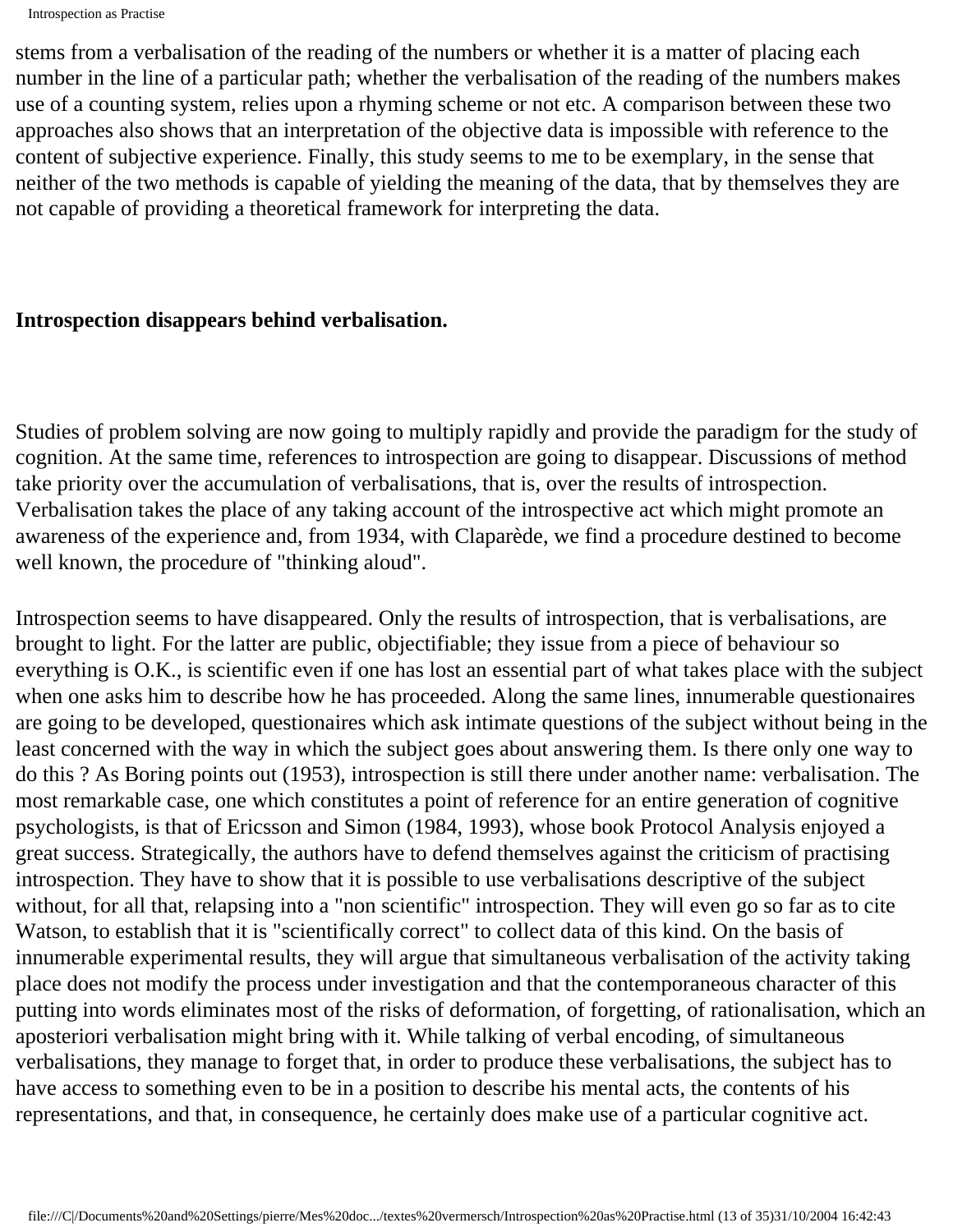Introspection as Practise

This deliberate restriction of the methodology to concomitant verbalisations alone, without taking into account the subjective act which is responsible for producing them, for nourishing them, also makes it possible confine oneself to an extremely impoverished subjectivity. A simple opening instruction to "say aloud" is enough; no need for relational dimensions, for genuine maintenance techniques ensuring an element of mediation in the course of the introspective process, which is however certainly present. This way of concealing introspection under verbalisations alone is a way of tolerating the employment of introspection without having to comprise oneself by taking account of it, and so constitutes an indirect testimony to the impossibility of dispensing with the point of view of the subject. But the most important consequence of this taboo placed upon introspection has been fifty years without any development or improvement in this methodology.

#### **If it held any interest, we would know about it . . . this data is unusable .**

Nothing illustrates more convincingly the calling in question of a methodology of the first person than the history of these programmes of research.

One gets the impression that they were brutally expelled from the university scene. One is entitled to think that however forceful the criticism of behaviourism or other modish approaches, if there had been something interesting in the world based on the methodology of introspection, it would have been pursued, even if only discretely, on account of its results if nothing else. To the extent that it seems to have produced no enduring results, perhaps one should simply continue to do without it! The argument appears convincing. It gives us reason to question the interest in pursuing the matter further at the risk of finding oneself in the uncomfortable situation of trying to be in the right where everyone else, and not just the negligible quantities, seem to have been in the wrong in the eyes of history.

To start off with, one might look for historical explanations for this lack of continuity. First of all, the three schools disappeared with their founders: Külpe takes off from Berlin in 1909 and dies in 1915 and no more work comes out of Wurzburg, Titchener dies in 1927 (Leahay 1987) without leaving a successor, Binet (1857-1911) famous for the diversity of his interests (Avanzini 1974), was already devoting himself to other work, in particular to his scale for the rating of intelligence. Still, this work was at least initially connected with the research of Burloud (1927 a, b, 1938), and then with that of de La Garanderie, a pupil of Burloud (1969, 1989), who produced a number of works destined for pedagogical use. To this it has to be added that the disappearance of introspection coincides with troubled times in European history, which caused numerous lines of research to be interrupted. Also, all work was stopped by the 1914-18 war, and it is not until 1921 that a link with the past is reestablished with further publications. And the same holds of the rise of fascism: the emigration of German psychology, silence on the part of Italian and Russian psychology, then the rupture caused by the second world war.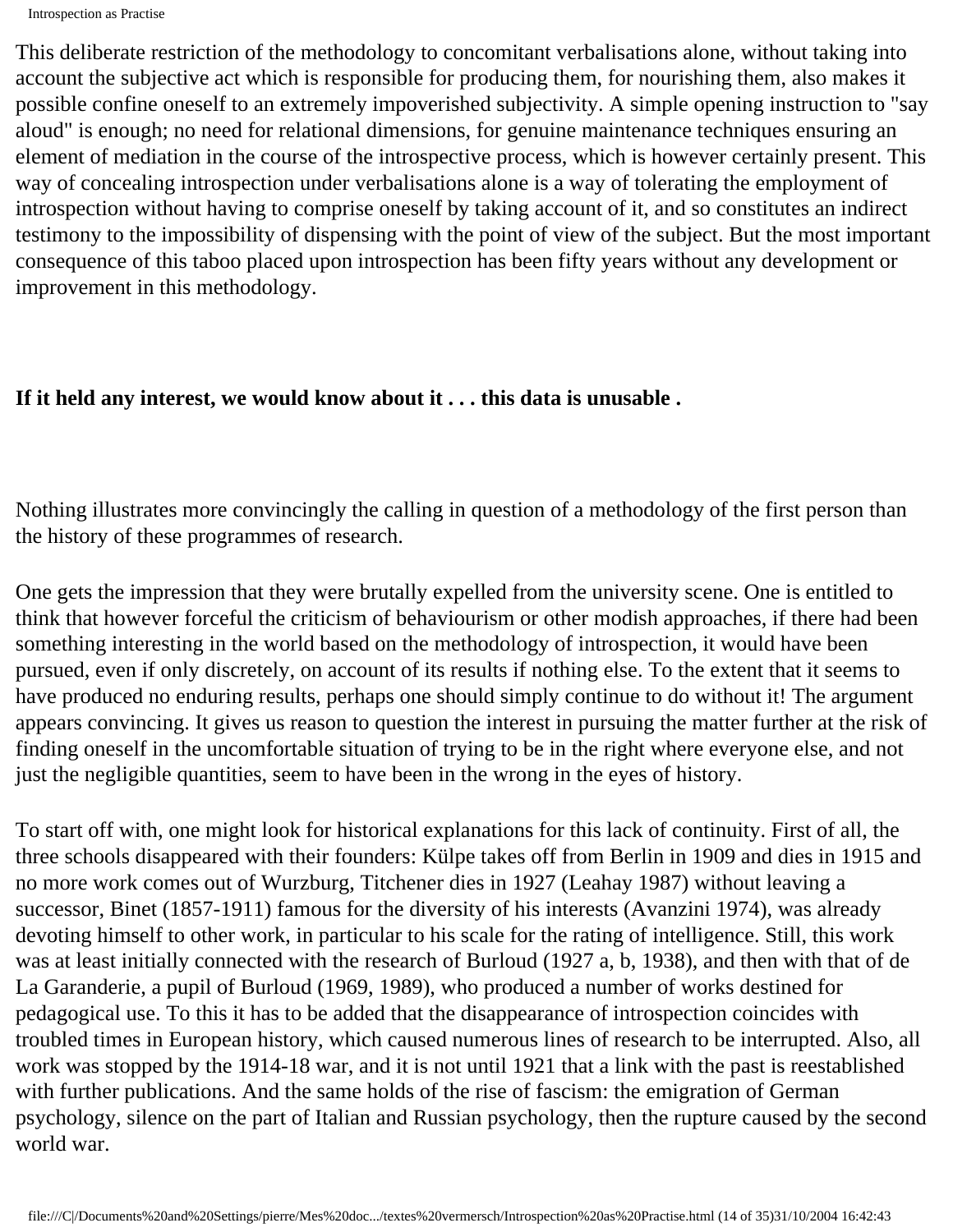Introspection as Practise

But this historical background still seems insufficient to account for the virtual disappearance of introspection. Why did it not make a come-back in the 50s? I believe that the real problem is the meaning accorded to the descriptive data accessible to introspection. The criticism no longer bears upon the method of collecting data but on the significance of the data collected, on their functionality.

Hence, introspection is supposed to be useless because the mechanisms and essential properties of cognitive functioning do not stem from subjective experience but are sub-personal. This offers a way of interpreting the results obtained by the Wurzburg school relative to the evidence for imageless thinking. What is essential to the functioning of thought is not accessible to consciousness, does not bring with it any describable phenomenal evidence. In other words, don't ask the subject for something about which he can not know anything. As a matter of fact, the hypothesis is not unreasonable. Many of the facts studied by psychologists can only be brought to light by means of special equipment or by statistical inference. What is wrong about this line of reasoning is that it moves from the fact that there are facts which are inaccessible to consciousness to the conclusion that even what is accessible to consciousness is uninteresting or non scientific and this *apriori.* Which is not just absurd but wholly unjustified. However the question which now remains open is that of the meaning and function of those psychological elements which arise from a properly phenomenological consciousness, that is, those which the subject can experience.

This is one of the most crucial criticisms directed at the world of Titchener by Boring (op. cit. p. 174). The latter quotes in particular an anecdote in which Baird, a student of Titchener, attempted to demonstrate the process of introspective questioning at the 1913 APA Congress, and in which he describes the general reaction as a failure to appreciate the interest in descriptions which are perceived as ". . . a dull taxonomic account of sensory events which, since they suggest almost no functional value for the organism, are peculiarly uninteresting to the American scientific temper." In particular, during the undertaking reference was made to kinaesthetic sensations which no one knew what to do with. Whereas a visual image can support a piece of reasoning, can be described in terms of the properties of the task, the presence of kinaesthetic sensations does not seem to have any interest with regard to the functions of the mind. It is precisely this sensorial dimension which attracts the most complete incomprehension. The cognitive psychology of the beginning of this century hoped to come to terms with cognitive functioning as a prolongation of sensualism by means of conscious images which were supposed to accompany all thought and runs up against an imageless dimension of thinking, its operative dimension (in Piaget's sense), its finalised dimension. The study of problem solving seeks logical laws connecting phases of reasoning structured by the content of the reasoning process. In this framework, the sensorial dimension of thought, initially rejected as an outdated hypothesis is then later totally forgotten in the programmes of research.

In fact, it will be practitioners (teachers, re-educators, speech therapists, trainers etc) who are going to make sense of it, who are going to take account of the sensorial modality in which a content of thought, a mental act, is experienced as being used. These practises are numberless, the articles and works devoted to it not bearing any relation to what has been developed in the course of fifty years of apparent neglect of introspection. The implications of this development are so important that they ought to be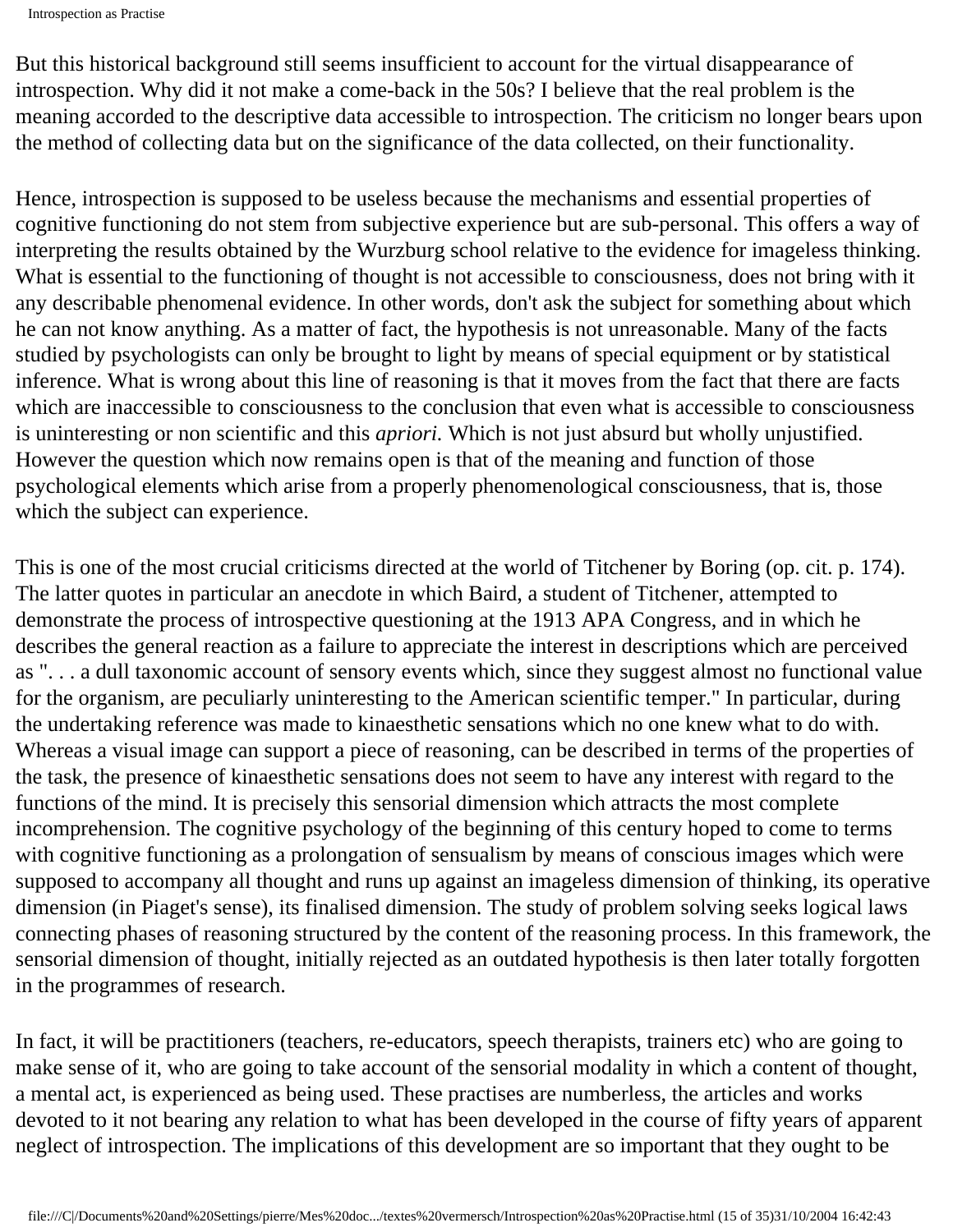Introspection as Practise

developed in their own right. For the gathering of information stemming from subjective experience and making use of introspection (without the latter ever being the explicit theme) bring to light an entire set of cognitive properties, linked to the subject's own use of cognition (primarily in a pre-reflective way). How do I provide myself with an image, how do I organise information in my representation, what are my criteria for the recognition of an identification. Obviously, a great deal of third person research is to be found relating to all these points, but what these practises reveal is that there is a disjunction between what the subject knows how to do with his cognition in a practical way and the deeper laws which objectify the properties of the practise. That to which one can have access through the description of subjective experience appears secondary or less central, but one could also say that it is a question of the handle of cognition. To be sure, the blade is what is essential but it can not be used without the handle. Or rather, the way in which the handle is used describes the reality of the subjective practise of cognitive activity. This remarkable fact is consistent with the fact that the data which stems from introspection proves to be more directly relevant to occupations which form, re-educate, look after, improve the activities in question.

What makes sense of the information stemming from introspection is to be found in practises, in as much as it is the latter which bring to light their functionality, their relevance. From the other side, the practises of psychotherapists, of re-educators, of trainers employ know-how which is built up in a pragmatic fashion on the basis of the professional practise itself and aside from the university programmes of research in cognitive science which seem to have been left behind.

In the first place, introspection seems, to the researchers of the beginning of the century, to be the only viable methodological approach; but then it was only retained at best as an auxiliary procedure or only employed on condition that no mention should be made of it and that reference should simply be made to its product in the form of verbalisation. It seems to me that subjective experience is now taken account of in such a way as to open up a new programme which is no longer to be thought of as simply complementary to research in the third person but also as establishing a level of analysis which could be supported by a phenomenological psychology.

#### **4 - Improving introspection?**

Have we improved the methodology of introspection since Maine de Biran? If none of the criticisms which have been formulated have proved decisive then how could the practise of introspection be improved?

We can try to reply to these questions by envisaging introspection successively: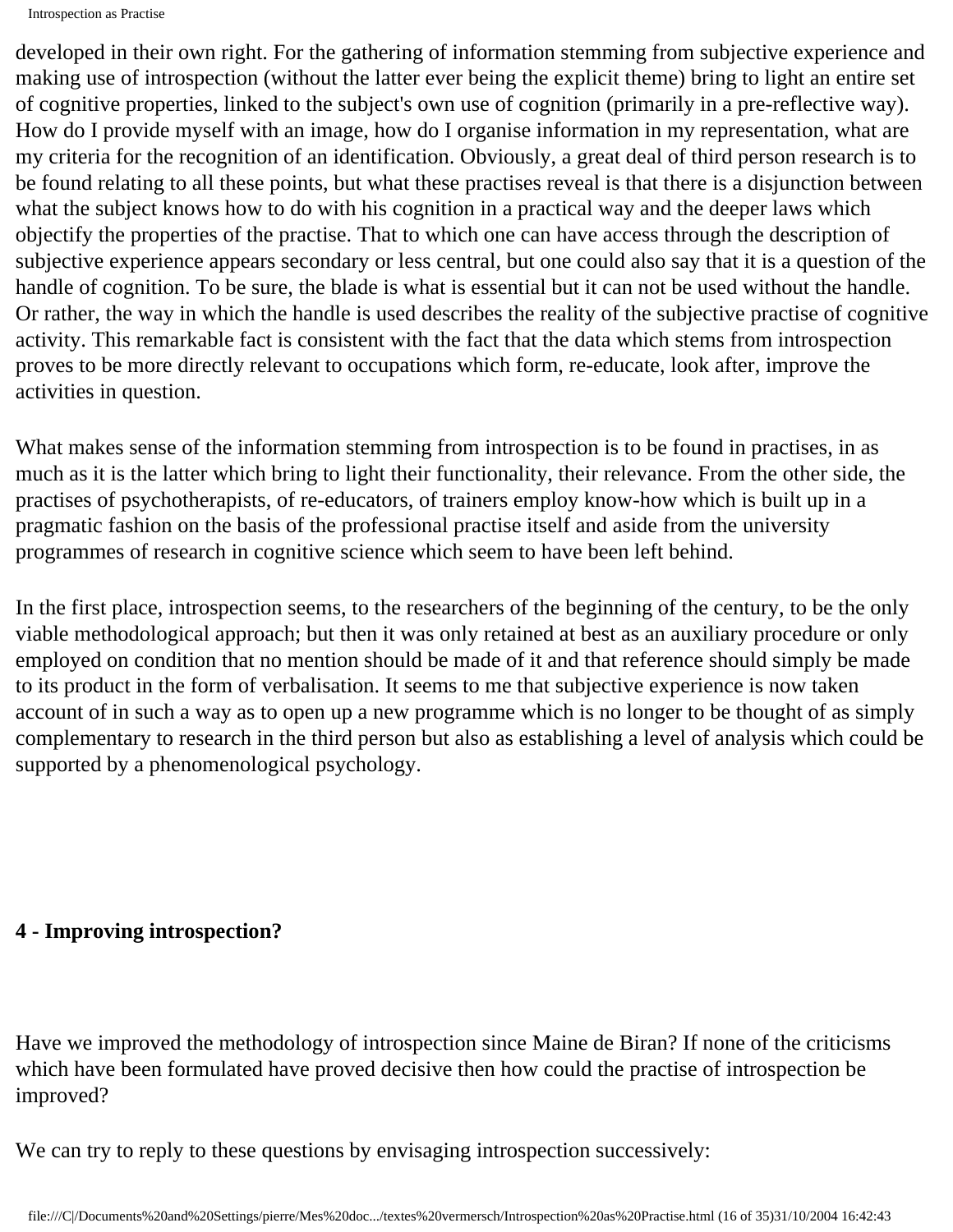- as the source of empirical data,
- as an epistemological, ethical and practical question,

- as an act.

#### **Introspection as a source of empirical data**

As a source of empirical data, introspection furnishes descriptive verbalisation in the second person of what can appear to the subject, within the limits of what has already been brought to conscious awareness or of what could be brought to conscious awareness. In this respect introspection presents no greater problem than any other source of data or, what comes down to the same thing, just as great a problem. No more than with any other source of data, no claim is made on behalf of these verbalisations being true a priori. The fact that it is the subject who verbalises his own experience does not render it any more certain a priori. Just as much as any other source of data, introspective data has to be subject to critical evaluation and, more particularly, inserted into a framework of research which makes it possible for it to be correlated with other sets of data obtained independently (traces, observable data, time). The play of experimental variables as well as the sampling choice will play their usual role whether this be on the plane of experience or upon that of observation (Vermersch 1983). There is nothing new about this point of view. One finds it regularly expressed by authors who do not understand the relentless criticism to which introspection has been subject (Radford 1974, for example). Piaget, in his polemical work of 1968 which targets philosophical psychology, has this to say:

> "On the other hand the problem of introspection remains over and it is on this point that we touch upon the essential difference between scientific psychology and philosophy.  $\dots$  p. 168

Even if it uses introspection, scientific psychology looks for controls, which means that we are not talking about objectivism, since consciousness is involved, but of objectivity." p. 192

Besides, with scientifically minded psychologists, this point if view had already been adopted from the beginning of the 20th century, as I tried to show above with reference to the world of the Wurzburg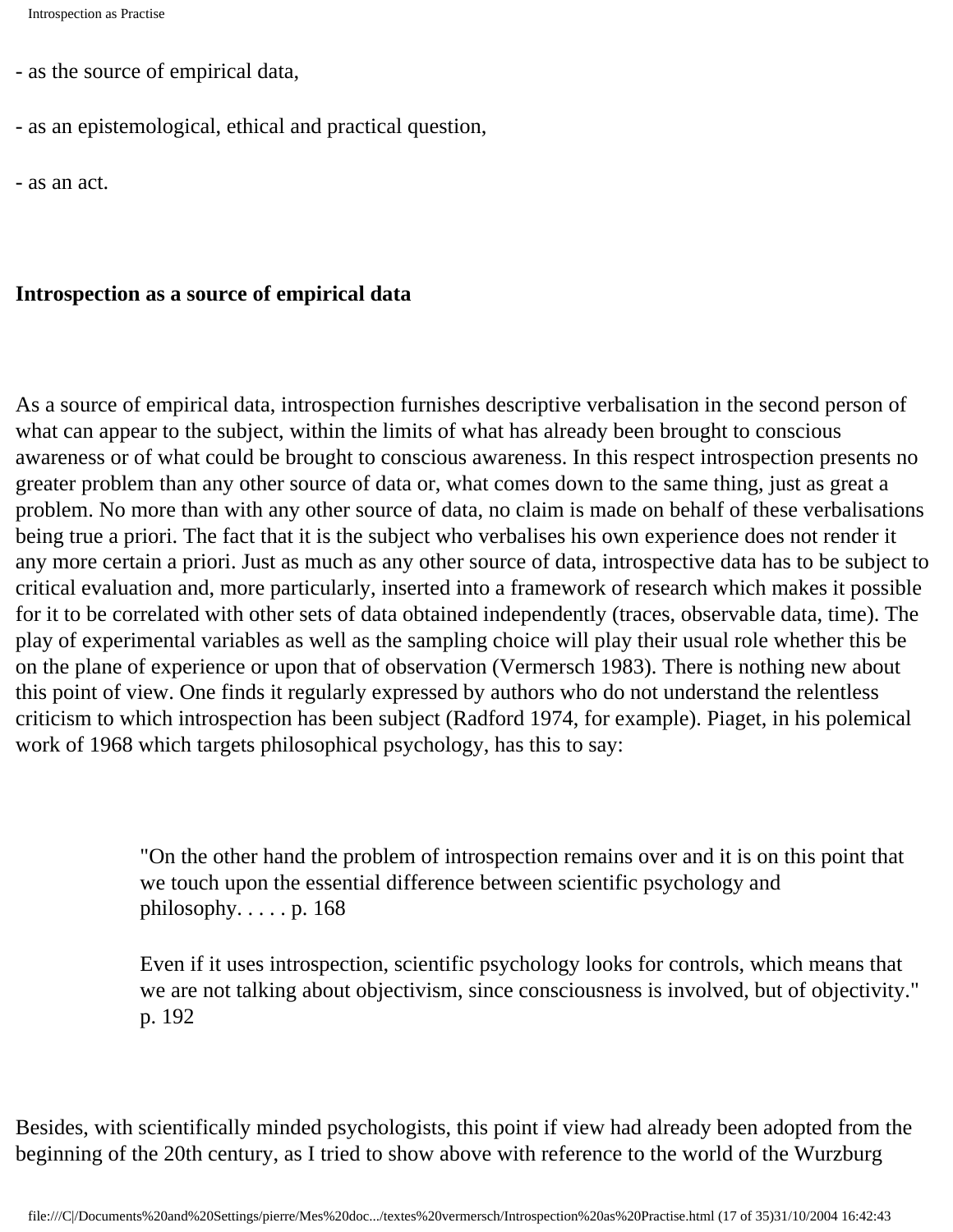Introspection as Practise

school, of Binet, of Titchener and his students. Improvement has been confused with the general evolution of research methodology, even if we are still waiting for ways of dealing with the data of verbalisation which would facilitate its exploitation. (Ericsson and Simon 1984, 1993).

#### **Introspection as an epistemological question.**

If psychology certainly enjoys the dubious privilege of working with a double faced object , since it is one of those disciplines which has the subject as its object of study, the question of drawing the line between the first person point of view and a third person point of view which relies upon traces and upon observable evidence remains unresolved, even if, in the first place, it proved simpler to set it aside (what Piaget calls a type beta regulation which consists in trying to maintain an equilibrium by ignoring the source of perturbation). The effort to ignore first person data has meant that we are very far from having developed the competence and experimental experience needed to develop a rigourous methodology in the light of which researchers might have been formed. Now that psychology is certain of its status as a science in its own right, perhaps it might be possible to stop being frightened of introspection and to start shoring up the phenomenological point of view with a view to bringing it into relation with other sources of evidence. It seems rather obvious that, for example, the ever more refined data which is proceeding from neuro-imagery calls for more precise coordination with the description of subjective experience which the tasks and instructions are supposed to induce. As long as the comparisons relate to highly contrasting situations (visual perception versus visual imaging for example) averaging out allows one to obtain results where the residual variation can be set aside. But the whole history of research shows that, sooner or later, one has to refine the qualitative typology of the data furnished by the subject, if only tentatively, in order to be in a better position to integrate the inter and intra individual sources of variation. (Marquer & Pereira 1995).

Over and above the epistemological aspect, several authors underline the ethical motive involved in taking account of subjective experience (Varela et al 1991, Howes 1991). How much longer can we afford to remain blind to this dimension? Are we not under some sort of obligation to add a truly scientific dimension to subjectivity ? For my part, I would want to add that what is also at stake is the need to coordinate the innumerable practises which make use of first person data (teaching, remedial action, re-education, training, coaching, therapy etc) with the present scientific vacuum which surrounds all those aspects of cognitive functioning which can only be apprehended at a phenomenological level.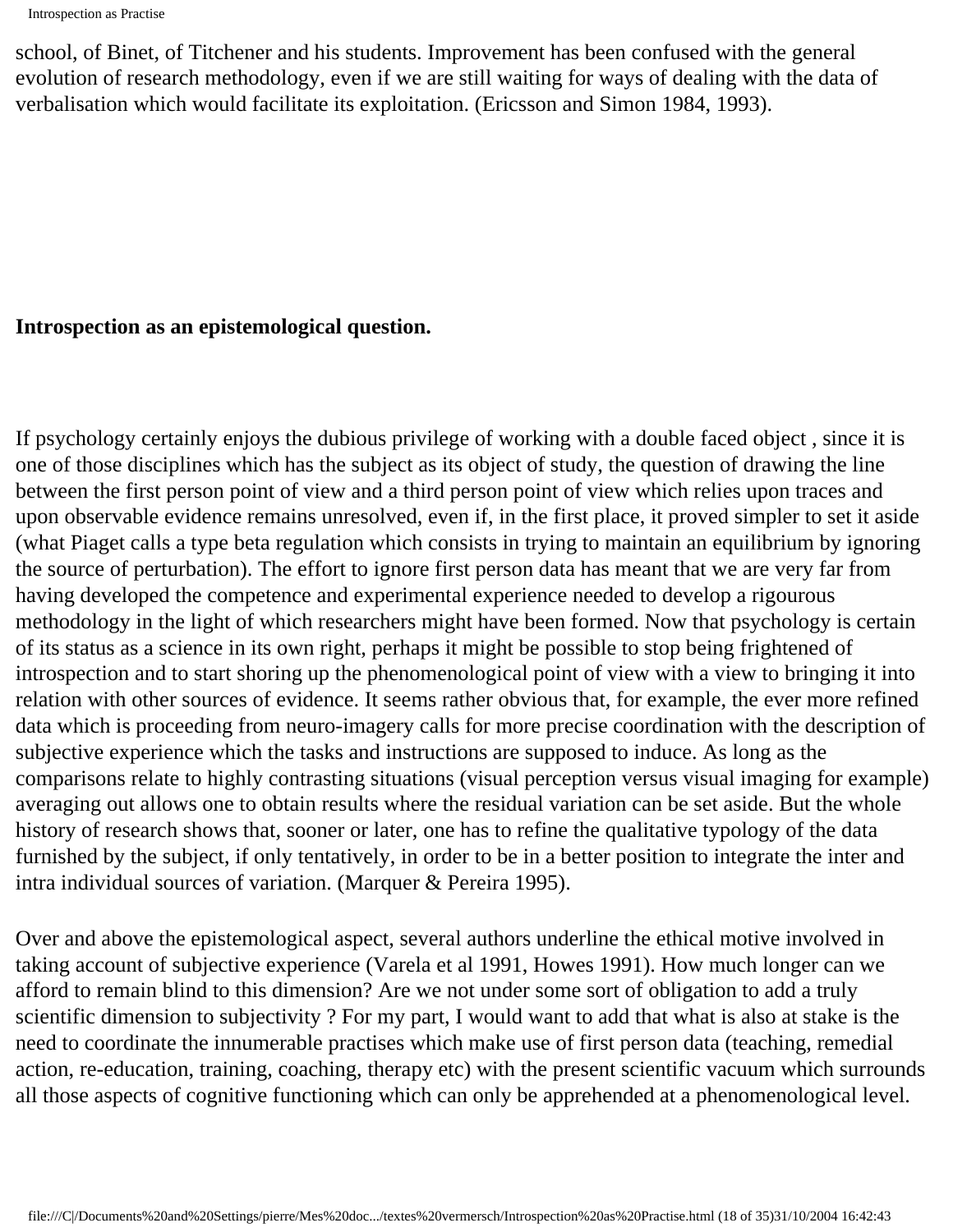#### **Introspection as act.**

But these two points of view have done nothing more than clear the ground. If I were to stop here, I would be stuck in the position - unchanged from the beginning of the century - of one who talks around the topic introspection without ever tackling it as concrete praxis, that is to say, as a psychological act effectively put into operation by an individual subject. Here too however, it is necessary to distinguish different aspects of the problem, the first concerning introspection as reflexive activity, the second touching upon the verbalisation which follows thereupon.

Introspection and reflecting activity.

What does it mean to treat introspection as an act? We first have to get past a piece of specious reasoning. As if the very use of the word "act" exhausted all that could be said about it, one first encounters an obstacle well known now in teaching and in psychology, the implicit character of the procedural dimension. Describing an act structure requires that one describes its temporal unfolding at differentscales: the linkage between subordinate goals, the succession of stages and at the heart of each stage, elementary actions seen both as acts to be accomplished and as information-gathering acts, then the micro operations etc (Vermersch 1994).

But in order to work with such a description it is not only necessary to practise introspection (it is certainly necessary to refer to lived experience) but, in addition, it is necessary to take account of the act itself as a subjective experience or, in other words, to proceed in the direction of an introspection of the act of introspection, which had never been done before by psychologists practising introspection. Titchener alone (1912 b) posed a question with regard to the description of the practise of introspection without giving any very satisfactory response.

> "Experimental introspection, we have said, is a procedure that can be formulated; the introspecting psychologist can tell what he does and how he does it." p. 500.

For after having reviewed the publications put out by the Wurzburg school, then his own and those of his students, he admits that his conclusions are meagre: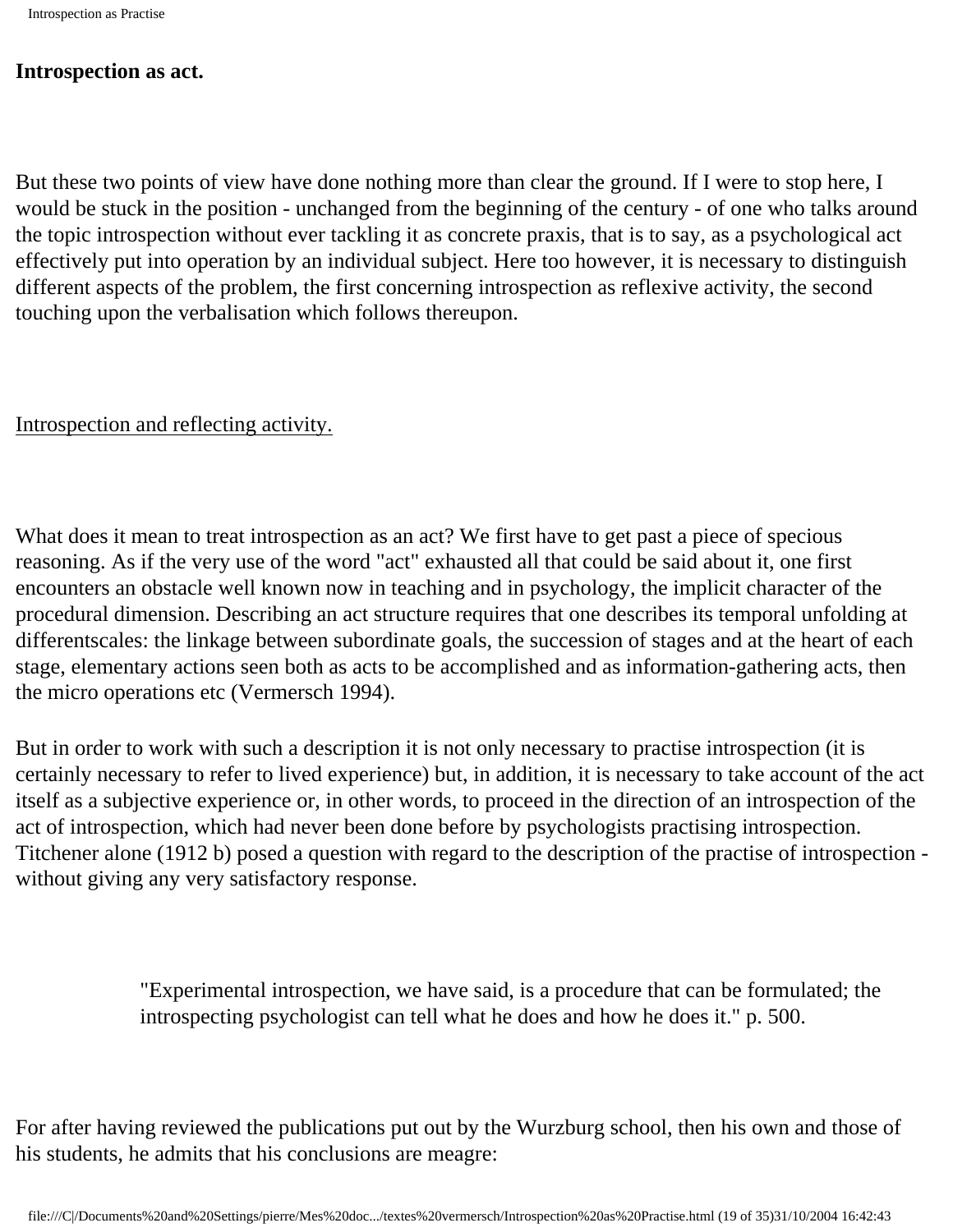"it is evident that this account is meagre; it is evident too that it contains an unsifted mixture of fact and theory, of exposition and evaluation." p. 506 op. cit.

and a little further on:

"one gets the impression, indeed, that the experimenters, or at least the earlier of them, took the introspective method for granted: they were setting a straightforward task, which the trained observer was competent to perform" op. cit. p. 507

In the final analysis the harvest proves disappointing, a fact whose significance he tries to reduce by pleading the novelty of this step and the need for improvement but which leaves entirely unanswered the question concerning the nature of introspective practise. In all the literature bearing on introspection I have not been able to find a position more clearly and lucidly expressed than that offered by Titchener. However, what he did not see in this article is that he was only exploiting second hand information. In all his citations the only thing that is taken account of is the third person discourse of experimenters. No reference is to be found to first person descriptions bearing on the practise of introspection. What is missing is a recognition of what has to be done to bring to fruition a first person study of the act of introspection, that is, to use as an instrument what one hoped to study by bringing into play a supplementary stage which philosophers call "meta-reflection" (Misrahi 1997).

Let us try to clarify the framework which might allow us to throw light upon the act of introspection.

Consider the diagram below: at time t1 the subject carries out a task. He lives through something and this lived experience constitutes an initial point of reference (L 1) with reference to what follows. In the context of his research work, the subject, alone or with a mediator, tries to describe his lived experience L 1. In the course of doing this he lives through another lived experience L 2, which enables him to gain access to L 1 and to describe what he thereby becomes conscious of.

(insert here diagram of lived experience)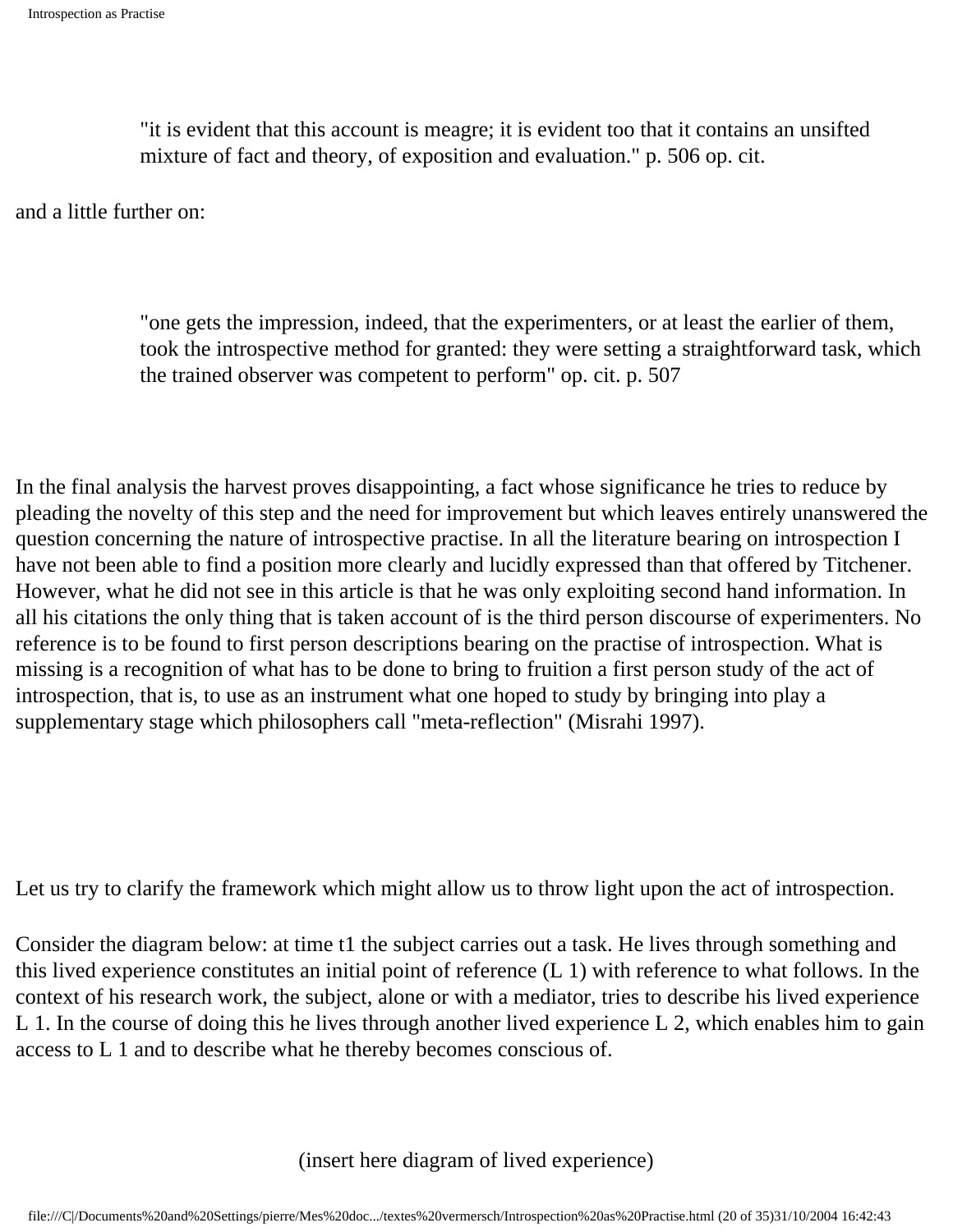Let us note in passing that this movement directed retrospectively at L 1 requires a first reduction in the phenomenological sense of that word, so a mode of givenness which transforms the act which I accomplish in a natural and transparent way (give me the image of a word for which I look for the spelling for instance) into an object for my attention. In order for there to be a givenness of the act by means of which I bring to mind the visual image of a word, there has first to be a break in the way things are given.

Now, in order to know in what the act of introspection consists, my attention has to be directed at L 2. and the focus of the problem has been shifted. For in order to know how I gain access to L 1 with a view to becoming conscious of it and describing it (which is the whole point of carrying through L 2), I have to bring about a new reduction/mode of givenness which, in a later time t3 is directed at the act of introspection carried out at L 2. The content of L 2 is the past lived experience L 1, while the content of L 3 is the past accomplishment of that I did in L 2. There has to be have been an act of the kind which has come about in L 2 in order for L 3 to be carried through. In other words, one must first have practised introspection (in time L 2) in order to make of it an object of study and so to practise an introspection of an introspection. This had quite simply never been done in the context of scientific research !

To get a better idea of the practise of introspection one certainly has to practise it (which seems to have escaped the attention of numerous commentators). Three elements have to be taken account of: the time of meta-reflection, the description of the act, the originality of the reflective activity.

Access to the time in which the introspection is practised (L 2) and its description are the essential condition for a comprehension of its realisation.

But just as essential is the use of the act category. For this is the condition without which it becomes impossible to dissociate, in the description, between the content of the activity (in other words the theme, for example, the word whose image I am looking for), and the act by means of which this image is given. The absence of this distinction between content and act seems to me to lie at the root of many of the difficulties experienced by psychologists at the start of this century, restricting them to descriptions in terms of the mental state or the image and neglecting the temporal unfolding which guides the organisation of any precise description of an activity.

With the distinction between the different lived experiences L 1, L 2, L 3, and that distinguishing content and act, we have only succeeded in bringing to light the framework necessary for grasping introspection as the effectuation of an act; but the act itself still has to be described.

In trying to do this, the first result one obtains is a feeling of poverty, of indigence, of the platitudinous character of the description which comes at the very beginning. What is easy to describe (though still at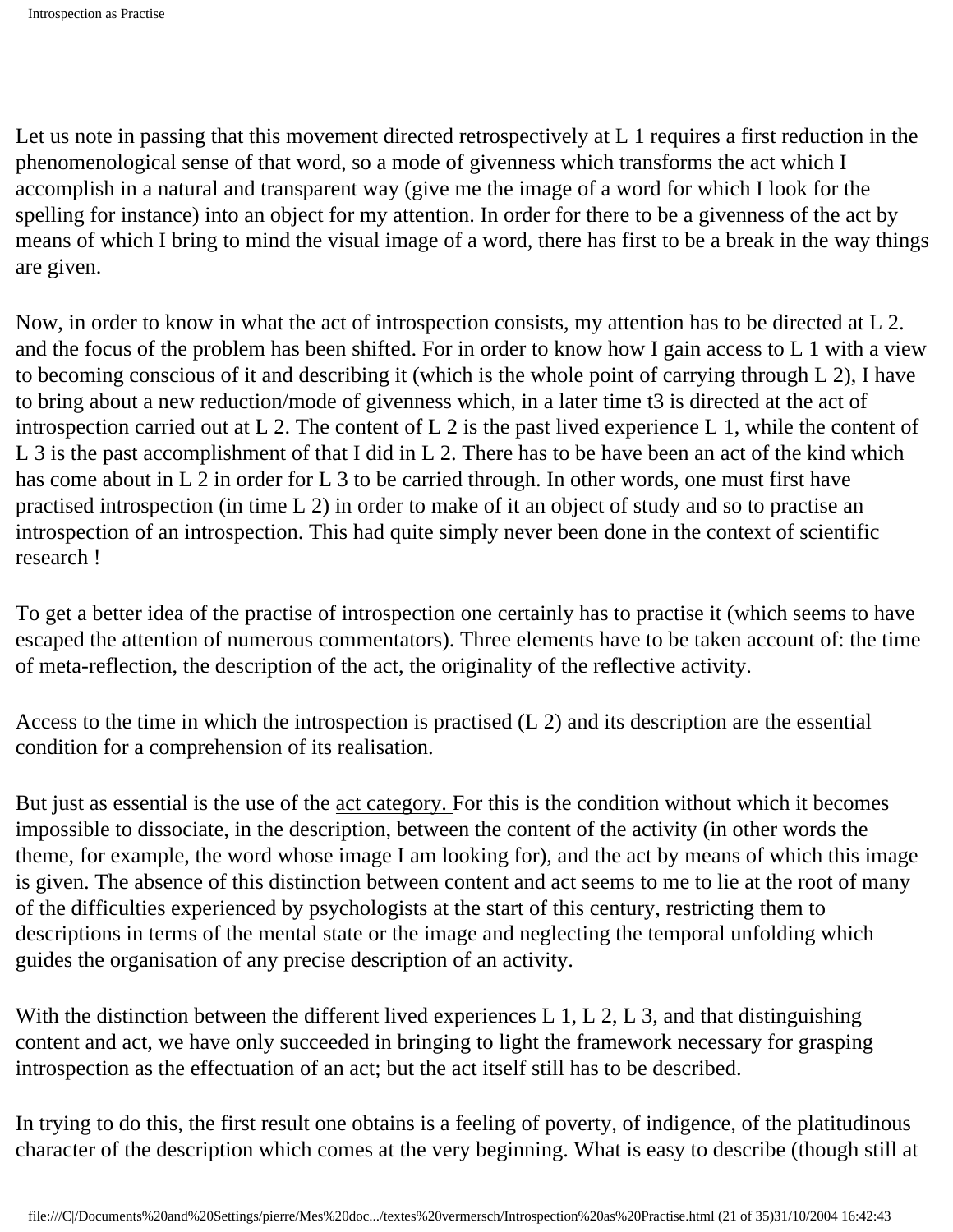a global and highly synthetic level) is the content of the act, what it relates to. On the other hand, apprehension of the temporal unfolding is gappy and highly limited. In retrospect, Titchener's complaints about the meagre harvest regarding the practise of introspection seem to be justified and Lyons seems to be right when, in attempting to reproduce the research of one of Titchener's students , Okabe (1910), he concludes that the experiment came to an end before it had even started since the students had nothing to describe. In truth, this initial poverty is only the typical symptom of reflecting activity, that is, of a cognitive activity undertaken with a view to developing conscious awareness, therefore, to relate to something which has not yet become the object of conscious awareness. In the second place, a more or less durable vacuum is experienced. By contrast to rapidly developed reflected activity (the content has already been brought to consciousness, at worst it is momentarily preconscious) reflecting activity is a constituting activity, it creates new data on the representational plane (if one follows here the principle underlying Piaget's model of becoming conscious (1974) which begins with a stage of reflectivity) and this creation takes time. The principal obstacle is that the subject who relies upon what he can have access to most easily and most rapidly, that is, reflected consciousness, is then convinced that he knows that he knows nothing or at best a few banal generalities. The practise of introspection, therefore of reflecting activity, shows that the filling in" takes place by stages and in accordance with a rhythm which is different from that of reflected activity and that certain conditions are necessary: suspension of the familiar activity making way for a momentary vacuum so that a new fulfilment can be effectuated, access to the lived experience which serves as a point of reference in line with a genuine presentification of the past situation (whose criterion is the presence of sensorial impressions resulting from the reliving of the experience). It lies outside the confines of this article to enter into a detailed description of this reflecting activity, but what seems to me both essential and novel is to have brought to light an initial difficulty surrounding any attempt to carry out an act of intentional introspection (aimed at producing a detailed description), a difficulty which has not been seen, still less studied, but which can now be surmounted.

In order to improve introspection we have to invent ways of getting past the difficulty connected with the means of access. Two ways forward are possible, both of which presuppose mediation as also an apprenticeship, followed by the period needed to develop practical expertise. But this expertise can be developed either by the subject himself in the course of his own self-observation or by the mediator responsible for conducting the interview.

1/ This expertise can be acquired by the one practising the introspection. This was the path adopted from the beginning of the century by Wundt or Titchener both of whom insisted (although in a very different way) on the need to form "observers", to subject them to a long training until they had become reliable in regard to what they described. Hence, this expertise was not verified with reference to the practise of gaining access to subjective experience (the meta-reflective dimension) but with reference to the calibration of the results obtained by verbalisation. A completely different way of proceeding is operative in the formation of a meditator who learns to stabilize his attention and to distinguish objects of observation which did not stand out at first in and through an accompanied practise. The main difference with psychologists was the latter were not themselves very competent and were quite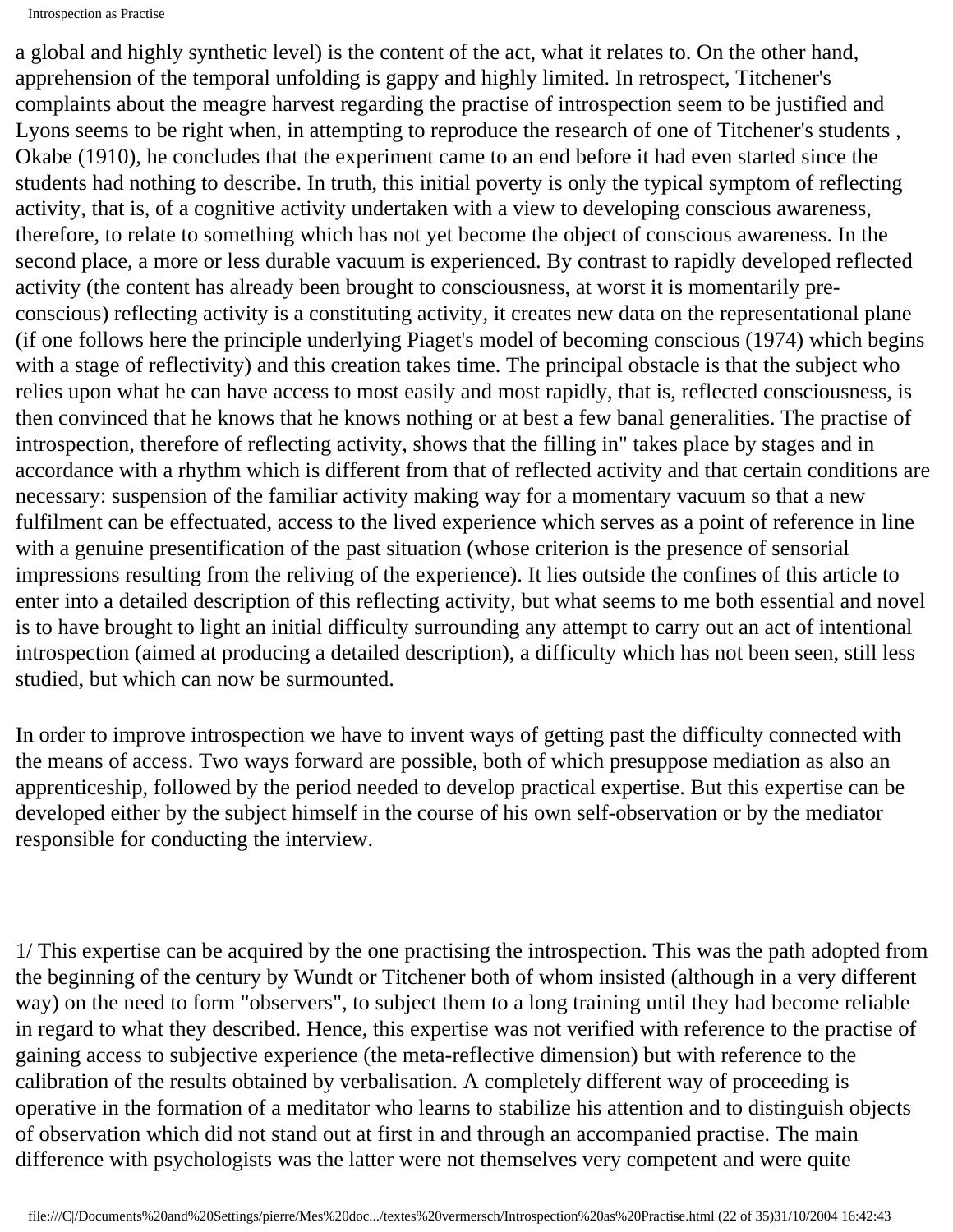incapable of giving advice on the development of the practise itself, while contemplative practises have enjoyed centuries of training and have developed sophisticated teaching skills. Unfortunately, this solution requires a lot of training time and so only a limited number of students can be prepared for research in this way. It also brings with it the disadvantage of limiting the sample still further in the case of specialised activities (for instance, if I have to combine this sampling criterion with the learning of scores by pianists). By contrast, for certain research themes it might be necessary to count on the expertise of such subjects to the extent that they would be the only ones capable of gaining access to certain objects of research, for example, those of short duration or which require high levels of discrimination.

2/ It is also worth thinking about second person methodology based upon a mediator whose aim is to help in the unfolding of the internal act making possible access to the lived experience which features as the point of reference and then to guide the process of verbalisation. In this case, the expertise relative to the act of introspection is borne primarily by the one who accompanies the process and indeed makes up one of the dimensions of of an interviewing technique. This is what I have chosen to develop by clarifying interview techniques (Vermersch 1994). My source of inspiration has been contemporary psychotherapeutic practises which regularly make use of introspection to gain access to traumatic events by reliving them. But the past does not have to have been traumatic in order to be presentified. Nor does one have to be a therapist, or even to be in a psychotherapeutic situation, to guide someone towards the reliving of a past moment ! The advantage of this solution is that it is not necessary to require in advance that the subject possesses any personal expertise with regard to introspection and so one can easily gather second person data with a view to extending the sample or as we are wont to do in our present research, with a view to taking account of all the subjects belong to the population in question. However, not every observable object can be rendered accessible in this way. To gain access to objects of very short duration or whose observation requires a high level of discrimination an interview may not offer the requisite mediation.

It seems to me that both these two paths, that of mediation and that of expertise relative to gaining access to subjective experience have to be retained and employed in a complementary manner, depending of course upon the particular programme of research.

The work of meta-reflection shows that the development of introspection presupposes the controlled employment of reflecting activity as the condition of conscious apprehension of lived experience which otherwise remains largely pre-reflective. In other words there is a field of potential information which does no simply bear upon first person facts relating to subjective experience but, in addition, the greater part of this data is only accessible in the context of a consciousness which is retrospectively directed. Indeed, this is the real meaning of reflecting activity. Most of the research has been guideed by the idea that it was enough to ask the subject for a description in order to obtain one or at least to put certain questions to him in order to have his answers. Simply adopting this approach is enough to see that things don't work like this. If the subject wants to be able to produce a description he first has to presentify the lived experience which serves as the point of reference and to suspend his usual way of doing things in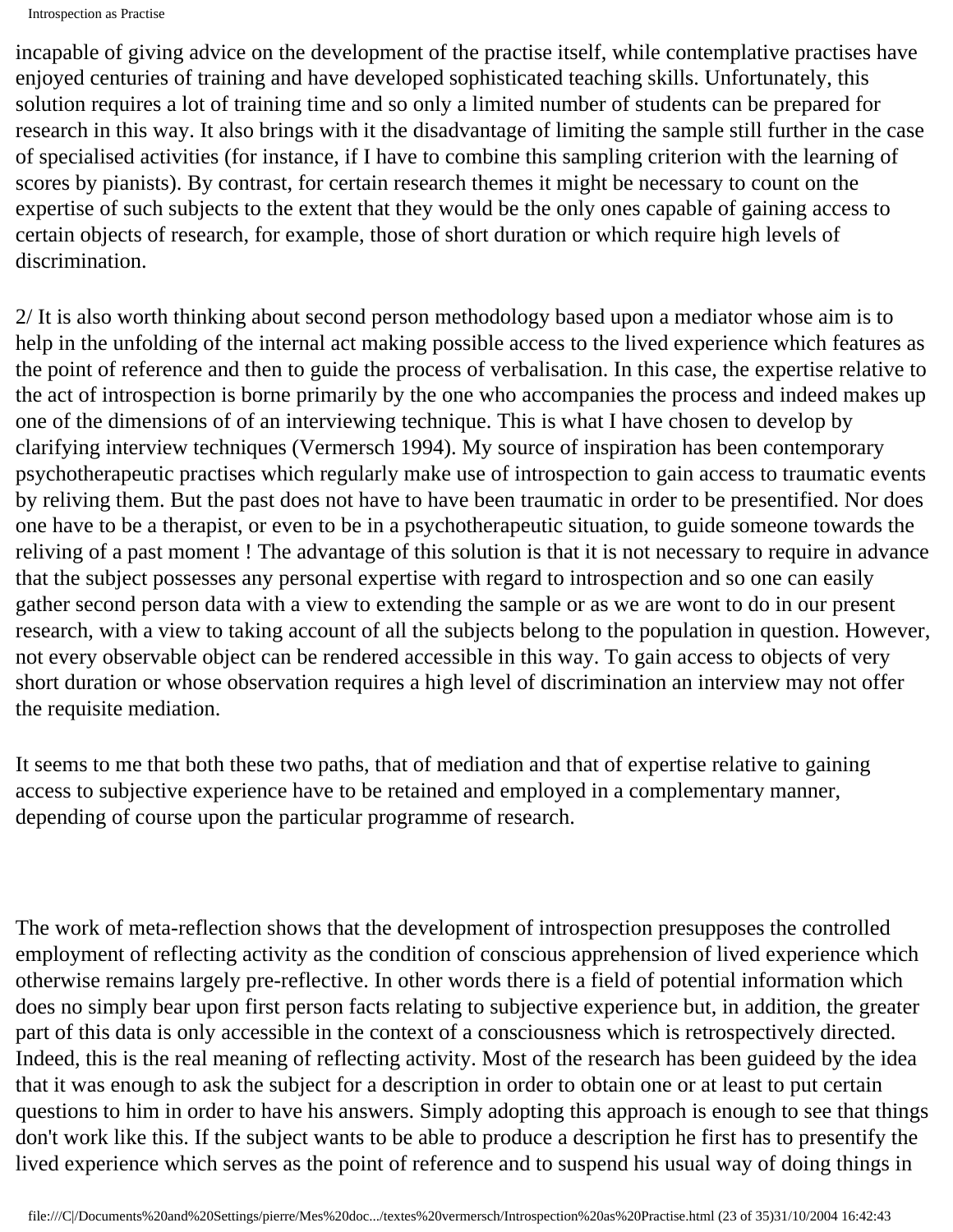order that what previously only existed "in act" (therefore in a pre-reflective way) now appears as object. This is the difficulty, or even the condition, which makes mediation or an apprenticeship necessary.

#### **Introspection and Verbalisation.**

But the reflecting activity which characterises introspection in its way of relation to pre-reflective lived experience is of interest for our research only to the extent that it creates data, only that is, to the extent that the subject verbalises which appears to him. Since verbalisation is not the whole of introspection but only one facet of it the quality of this verbalisation is what matters, that is, is precision ( the density of the description), its completeness relation to a particular object of research, its character as a description - which should minimise the element of interpretation.

To set out deliberately to obtain verbalisations meeting these qualities only seems to me to be possible on condition that mediation is employed, that is, an interview technique. This decision is not at all obvious. With regard to the collection of verbalisation data relative to the study of problem solving, for example, the use of an expert interviewing technique has hardly ever been envisaged. The intersubjective exchange can be summed up as a matter of finishing verbalisation instructions and of offering encouragement (Ericsson and Simon 1983). This choice had already been discussed at the beginning of the century but since the very concept of an interview technique did not exist then it finished up as a debate about the interest of posing questions of formulating follow-up strategies. Titchener (1912 p. 506) came down strongly against such procedures, so the Wurzburg school researchers were divided on this issue. The great fear, and perfectly relevant one, was and still is that of inducing the content of the replies by the formulation of question and so to run the risk eliminating spontaneous expression or prompting the replies. However, some progress has been made in interviewing techniques since the 1900s. Innumerable therapeutic techniques have devoted to promoting careful attention of what is said, to improving he prompts, a technical progress which seems to have entirely ignored by cognitive research. Not only is it possible to not to pose closed questions or to pose questions in the form of alternatives which bring, by their very formulation, more information than they are supposed to be gathering. Much is gained by replacing the questions: "Did you begin by looking at the drawing?" or "Did you look at the drawing or did you read the instructions?" with the question : "What did you begin with?" not only because the latter formulation is open ended but because it is at one and the same time both open (it makes no suggestion as to what has taken place) and structurally focused since this formulation directs attention to an relatively well defined and identifiable moment (the beginning) unlike a question such as: "what do you think of what you have done" which is also open but oriented more towards the production of a judgment or a commentary than towards a descriptive verbalisation of the lived experience. This is not the place to enter into the detail of all the techniques allowing one to produce questions which are both precise and which do no induce specific responses, nor to review all the theoretical grids allowing one to recuperate what is implicit in what is said with a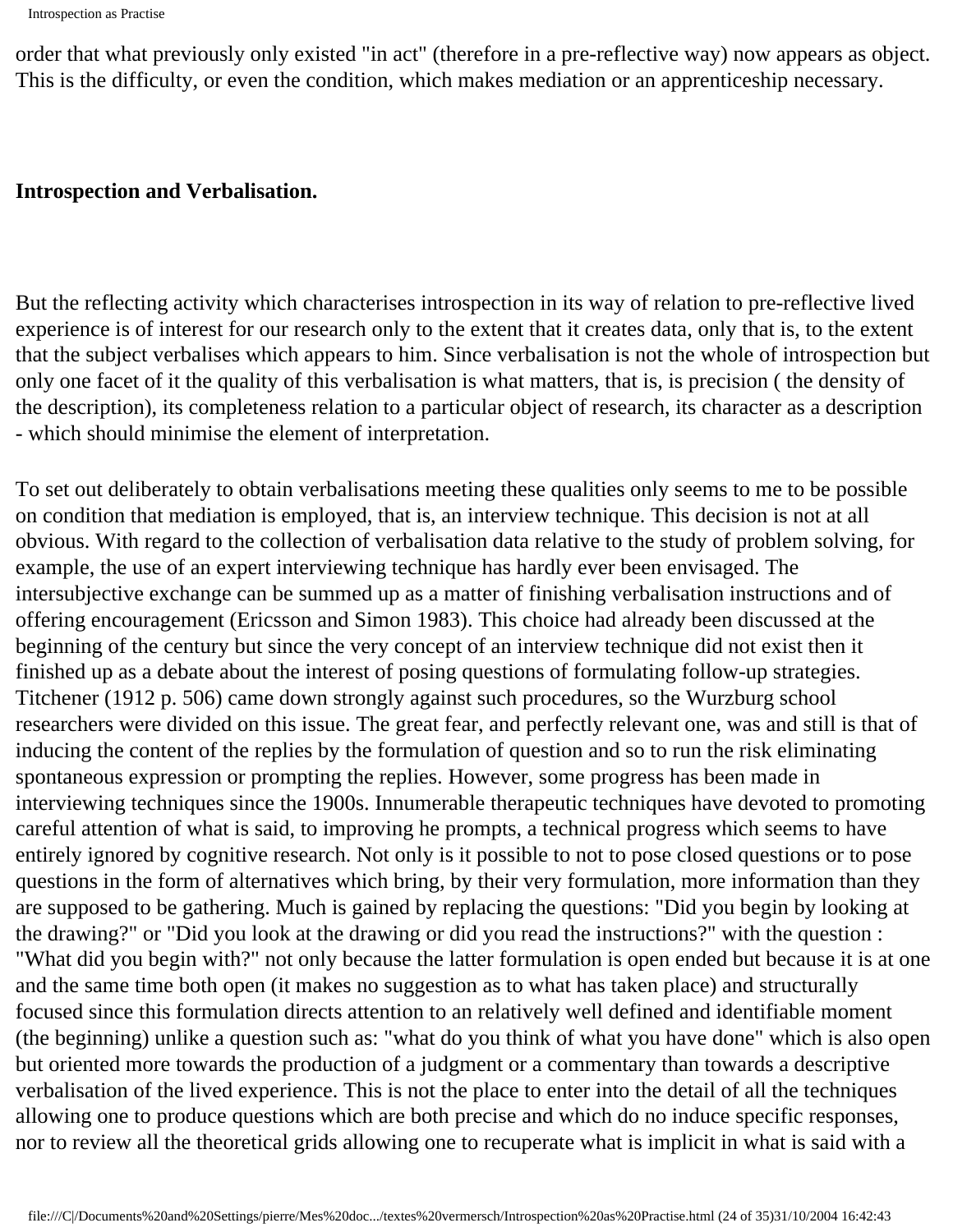```
Introspection as Practise
```
view to pressing for information which one sees has not yet been formulated. But a more adequate exploitation of introspection depends on techniques such as these, techniques which I have presented elsewhere.

I am very much in favour of apprenticeship and the use of interviewing techniques. What are my arguments?

### *- the subject expresses more than his project requires him to communicate.*

This claim already seems to me to require a witness who collects and notes indications which are non verbal, para-verbal and epi-verbal. A video recorder could provide all this information. But it is not the camera which, having recorded some gesture accompanying the verbal expression, is going to draw the attention of the subject to this gesture which expresses more or something other than, the words used and so prompts further clarification. The subject itself is not capable of exploiting these signals since he is no conscious of them. To be sure we must not fantasize the existence of an observer capable of knowing everything the other is trying to say, but simply that of a companion attentive to what is being expressed across what is said and who utilises these signals to redirect the subject with a view to getting him to explain what he expresses but does not formulate.

## *- The subject verbalises less by himself that he would have done with a mediator.*

This second claim might appear to be in contradiction with the first. But this is not the case inasmuch as it does not bear on the same issue. In the first case, the subject provides - in non conscious fashion more information than what he thinks he has given and the presence of an interviewer makes it possible to prompt him with regard to what has been shown but not named, in the second case sand with reference to what the subject intends to formulate, it is possible to carry him along further than he is capable of going by himself. And this for several reasons:

\* As soon as there is a need for delay, for an inhibition of the most immediate modes of response, the presence of a mediator facilitates the necessary suspension. In fact, putting something into words is done in accordance with the rhythm of what us disclosed, so preferable slowly, and external guidance can help the subject to take the time to become open to the appropriate form of expression. Gaining access to subjective events of short duration or the descriptive dismantling of intermediary stages requires a slowing down, a temporal dilation of the moment which has just been lived, which can be facilitated by a guidance which transfers the attentions of the observer to the specifics of what he has just lived through rather than to the regulation of his mode of access. The interviewer can help to regulate the moments when he reflected knowledge takes over from the reflecting process (a little like in drawing when I draw a retangular table because I know it is rectangular even when what I see is trapezoid).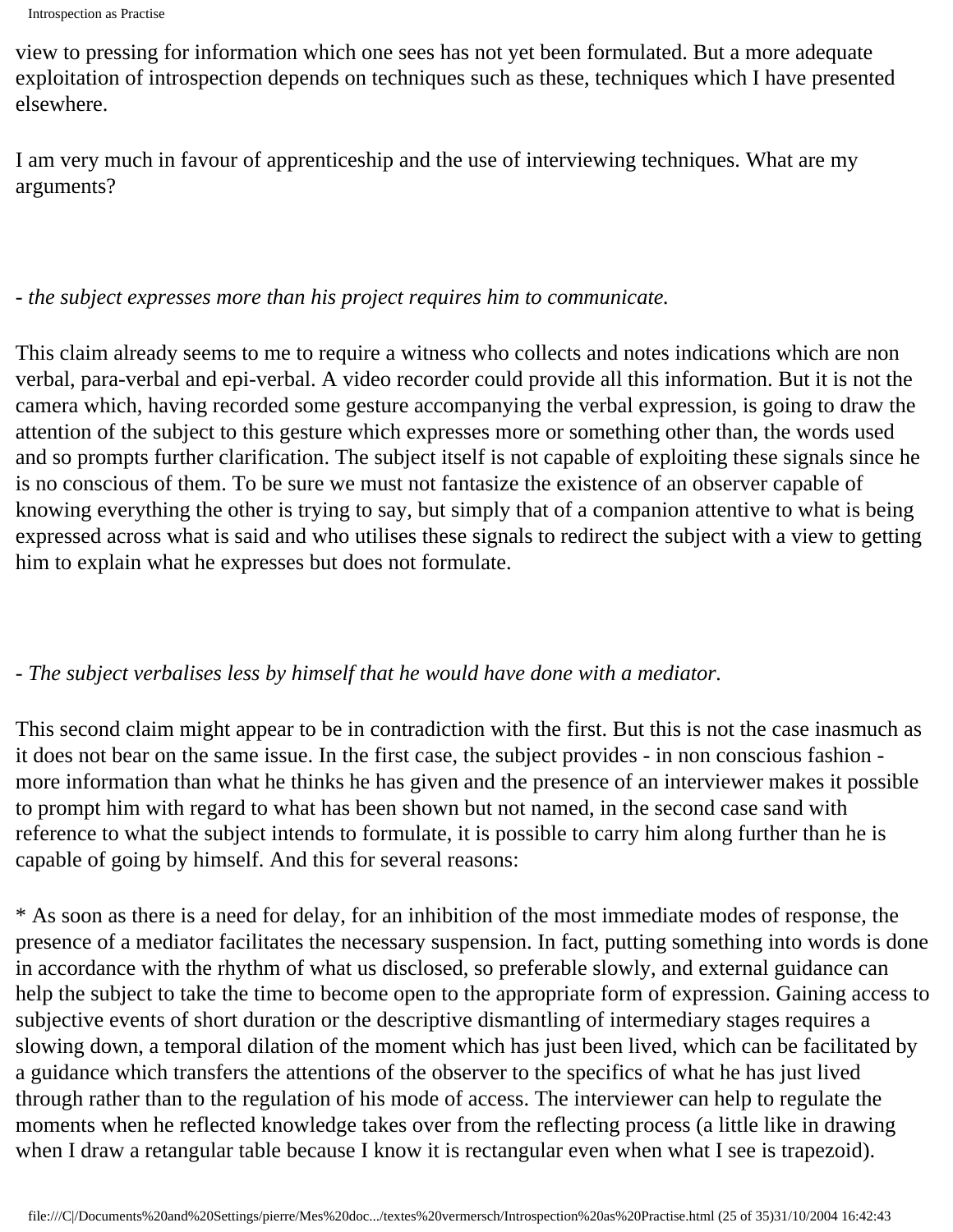```
Introspection as Practise
```
Staying with the articulation in words of what appears is a delicate matter sand demands that one maintain a meta position with respect to what one verbalises. It can be done by oneself but not without a long apprenticeship and training.

\* The search for a precise description, its scheduling, are activities which are superimposed upon the simple fact of saying. This multiplies the risks that certain aspects remain implicit. The presence of someone capable of detecting the implications helps in the production of a more precise and complete description. Paying attention to the fragmentation of the description (Vermersch 1994) immediately alerts one to the global character of what is named and so makes it possible to follow the matter up by asking for a break-down of what is described.

\* The subject can also be induced to say more than he know if left to himself if he is prompted by questions which lead him to turn his attention to aspects of his lived experience for which he lacks the categories needed to make it possible for him to be aware of them. But again this guidance requires structuring.

It is not difficult to find arguments in favour of utilising the mediation of an interviewer but the limitations of the mediator himself may well present a problem. On the one hand, becoming an expert interviewer takes a long time and a lot of training is needed to master the techniques and to deploy them in the course of the exchange. On the other hand, whatever the level of his detachment he mediator is still bound by the limits of his culture, his pre-conceptions, his implicit blinkers, his unconscious projections. And it would be vain to suppose that it is even possible to throw off all these limitations. This affirmation can only bring us back to the double necessity of intersubjective regulation and of crossreferencing verbalisation data against alternative sets of data such as traces or observable evidence.

### *Introspection and Description.*

Let us suppose that we have succeeded in perfecting this reflecting activity, let us suppose that the process of verbalisation goes off well thanks to an effective, precise and reliable interview technique, a fresh stratum of problems still awaits us, linked to the fact that verbalisation produces descriptive data.

On the one hand, this implies that first person descriptive data are insufficient in themselves to generate a complete research, they are not sufficient in themselves to deliver causal explanations and must necessarily be integrated into a larger programme which takes in other data. Titchener certainly saw this difficulty (1912) even if his own work did not go very far towards solving it.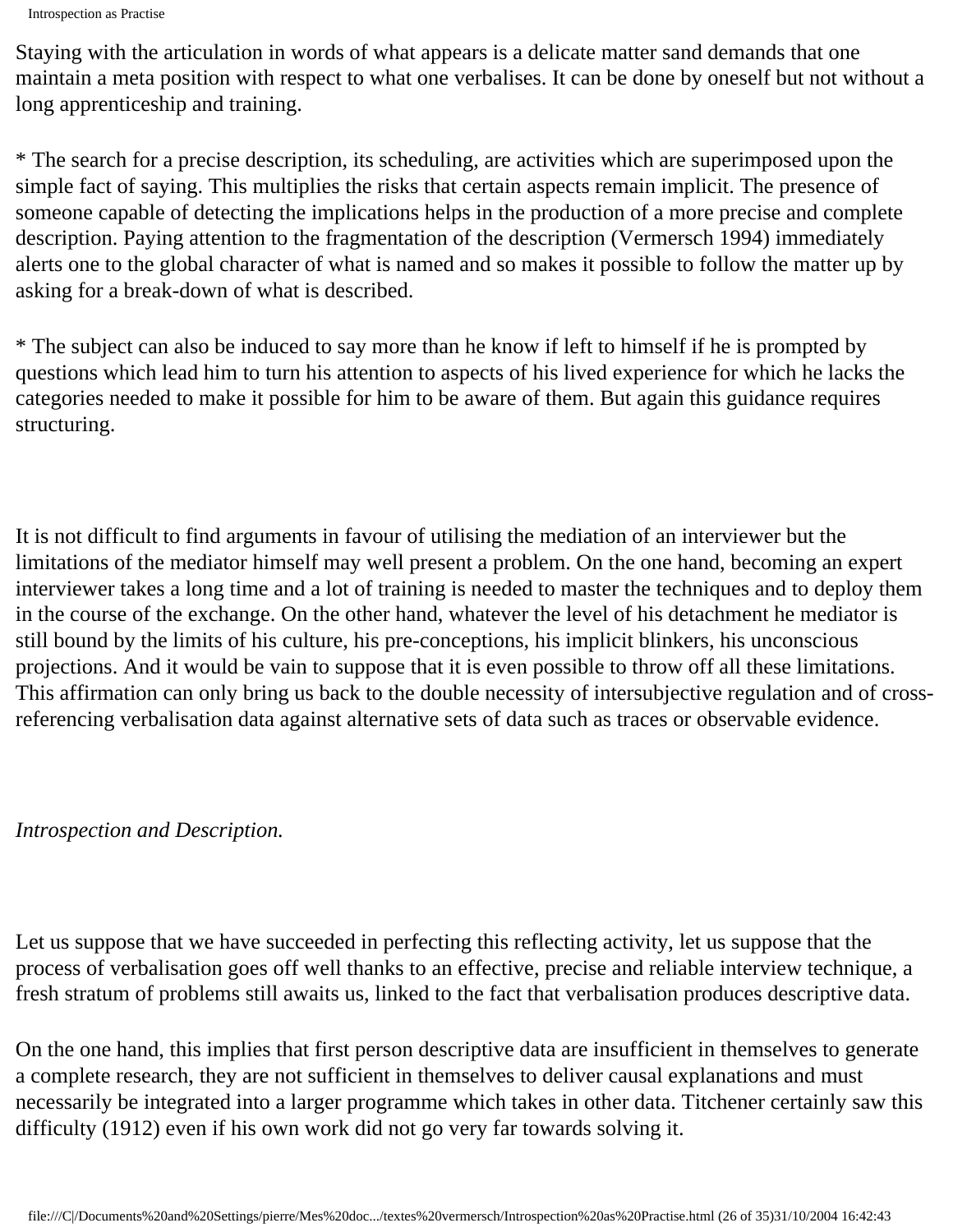Introspection as Practise

But on the other hand, this only serves to emphasize the fact that we can not restrict introspection to descriptions and that therefore to ask the subject for something other than descriptions is to leave the field of introspection and to move in the direction of representations, towards naive theories of the subject. The goal of introspection is to gather factual descriptions not to expect the subject to become knowledge about his own subjective experience. In consequence, it seems completely out of order to ask the subject for explanations of what he did or to expect him to understand the causes of his behaviour (Nisbett and Wilson 1977). For we are now asking him for inferences, for theories and not for a description of what happened to him from his own particular standpoint. It is important no to confuse research into the views held by the subject, his spontaneous representations, his explanations of the world and his cognitive functioning, on the one hand, and testimony regarding what happened in a particular moment of his lived experience, that is, experience lived out within the limits of what can be brought to conscious awareness and what he is capable of expressing, on the other. By the same token, the object of research, as it presents itself to the researcher who not very well undertake research into a causal connection or the evidence for a particular mechanism must not be confused with the object as it presents itself in the lived experience of subjects and with regard to which therefore the subject can only describe that he has lived through.

However, it is obvious that one is not in control of what the subject is going to verbalise, even if one accompanies his activity in an expert manner ands precisely because one is interested in descriptions one does not, in the treatment of the data, give the same weight to description that one gives to commentary, judgment, the spontaneous expression of theories. But might well ask whether this precaution is not pointless to the extent that any expression in a natural language, even if it is intentionally descriptive, is upheld by a horizon of interpretations of which the subject is not conscious? This is a powerful objection and one that can not be evaded. But perhaps one can relativise its effects by relating them to different frames of reference: 1/ even while an interviews is going on one can easily construct a scale separating descriptive language (relative to our culture at this time) from what immediately appears as an interpretation, an abusive generalisation or the expression of a judgement rather than a fact. On this basis, it becomes possible to push towards a verbalisation which furnishes the more factual descriptive elements contained in a process of nomination or in an excessively global action verb. Contrary to Titchener's techniques aimed at forming students to verbalise only highly refined and basic descriptions, it is possible to collect every type of verbalisation and to make use of them as the point of departure for more appropriate descriptions. 2/ the gathering of second person data makes it possible to compare the variety of responses due to inter individual differences and so to bring to light the presuppositions of a particular description, and the result is the same when one compares one's own data with that obtained by other teams; 3/ finally, and to varying degrees, each passing year makes it possible to go back over the data previously registered and to take account of the presuppositions inherent in the doxa of that epoch.

The emphasis placed upon verbalisations and the need for an interview technique underscore the intersubjective framework of second person research at the very moment in which access to lived experience (reflecting act) is sought and in which descriptive verbalisations of this experience is obtained. Cognitive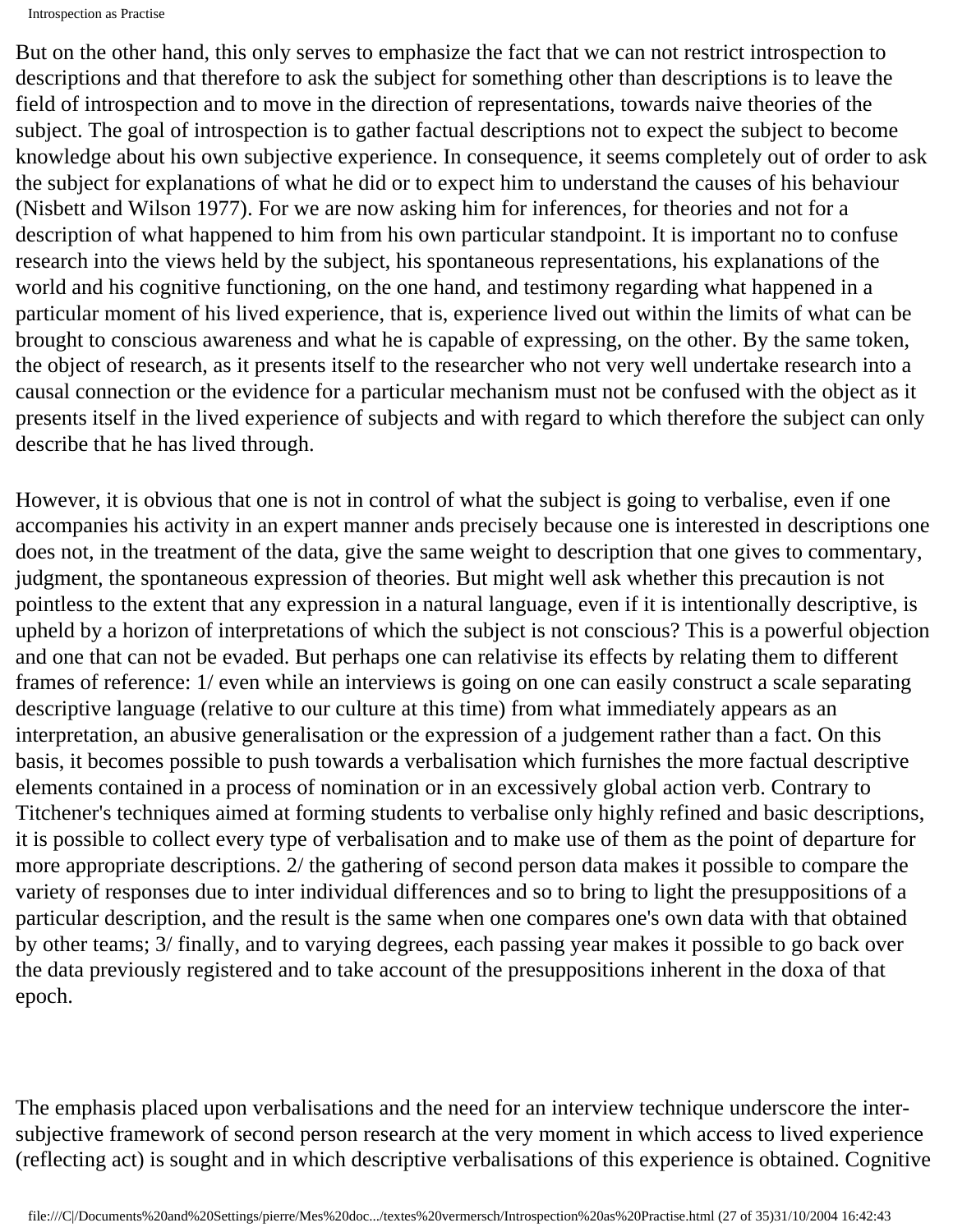```
Introspection as Practise
```
psychology seems to have wanted to conceal the fact that this intersubjective dimension, linked to the mediation needed to accompany the subject in his effort to gain access to his own subjective experience and to thematise it, requires that the researcher should be trained not only in the "techniques" but also in developing the kind of personal relation without which the techniques can not be used effectively. Introspection requires that the "subject" of cognitive psychology be treated as a person and that, in consequence, the researcher should also be trained at this more personal level.

### **Conclusion**

What I have tried to do is to justify introspection as a practise, to take account of successive improvement in the procedure and even to propose a certain number myself. In attempting to do this I have had to ignore a great many problems, a great many authors. I have tried to lay out the general lines of a regulated methodology, one which can certainly be improved but only on condition that it is actually employed.

Introspection is difficult; it is a technique; it demands an apprenticeship, requires the progressive development of a genuine expertise.

And worst of all, the technical side of introspection is concealed; it can be overlooked on account of the apparent ease with which it is possible to obtain at least some information about our states, our thoughts, our emotions, a facility which proves fallacious just as soon as one attempts to provide true descriptions and to gain access to subjective experience in a stable and precise fashion. But no more than looking at a garden gives on the ability to be a gardener or a botanist to be familiar contact with one's own states does not give us the competence of a phenomenologist or a psychologist. Piaget (1953 p. 282-286) was remarkable accurate when he pointed out that knowledge of the "internal" world is not given to us in a way essentially different from that of the world of objects. In both cases there is a construction on the basis of the interaction between the subject and the world, between the subject and himself.

The first improvement in the use of introspection has been to pass from the first person point of view in which subject and observer can not be distinguished to a second person point of view where several subjects distinct from the researcher are studied. Today, I would add the rider that the researcher ought to have an in-depth personal experience of the practise of introspection, that he should have a real familiarity with the structure of his subjective experience relative to his object of research and in such a way as to be able to control his implicit projections upon the experience of others. This "rite of passage" imposes an obligation to work on verbalisations and, even more obviously, poses questions concerning techniques relative to their production, to their collection, to the ways in which one can help in developing these verbalisations which I think about, personally, in terms of interviewing techniques. The second improvement has been to control the framework, in other words, to define a task, to specify the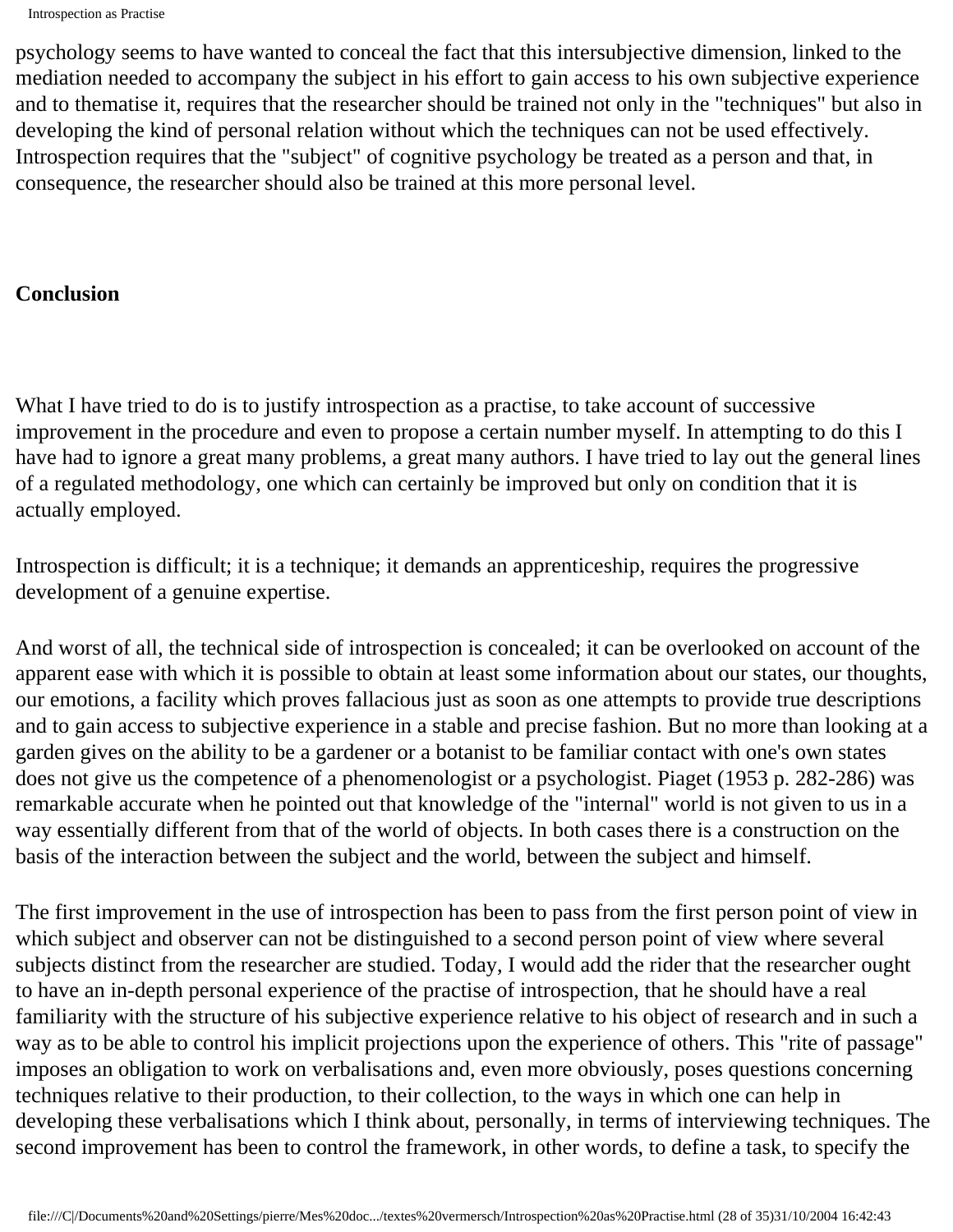instructions, to standardise the transitions, to gather complementary and independent traces. The third stage seems to me to rest on the development of the dimension of "meta-reflection", by applying introspection with a view to improving our understanding of it. This is what we are presently working at. The line of thought we are presently pursuing is that of learning to appreciate the originality and the importance of reflecting activity. Introspection is based upon this reflecting activity, but so is the phenomenological reduction as well as the intuitive acts analysed by C. Peugeot. On the one hand, this result is a way of showing how examining attentively the practise by means of which one gains access to subjective experience leads one to an important question with regard to consciousness envisaged as an explicit becoming conscious 'of. On the other hand, this reflecting activity brings to light another field of data. For we can no longer allow ourselves to be confined within the dichotomy sub-personal/ phenomenological consciousness but must be open to the possibility of interposing between these two a whole host of non conscious information (and not even at the level of reflected consciousness) but information which can nevertheless be brought to full conscious awareness. Becoming conscious and becoming capable of verbalisation presupposes a procedure, a suspension of one's habitual attitudes, a modification of the quest for information, a semantic suspension whereby the process of putting into words is subordinated to that of being open to experience. In short, a process of guidance which is something other than a set of instructions. After all, subjective experience is certainly a fact of personal life. Perhaps we need a more refined theory and practise of intersubjectivity?

#### **Eléments de bibliographie :**

Alajouanine, T., and Lhermite, F., (1964), Essai d'introspection de l'aphasie : l'aphasie vue par les aphasiques. *Revue Neurologique*, 113, 609-621.

Augier, E., (1934), *Mécanismes et conscience*, (Paris, Alcan).

Avanzini, G. (1974), *A. Binet : écrits psychologiques et pédagogiques*, (Toulouse, Privat).

Bakan, D. (1954)A reconsideration of the problem of introspection. *Psychological Bulletin*, 51, 105-118.

Bem, D., (1967), Self-perception theory : an alternative explanation of cognitive dissonance phenomena. *Psychological Review*, 74, 183-200.

Binet, A. (1894) *Introduction à la psychologie expérimentale*, (Paris, Alcan).

Binet, A. (1903) *L'étude expérimentale de l'intelligence*, (Paris, Costes).

Bode, H. B. (1913), The method of introspection, *Journal of Philosophy*,10.

Boring, E.G. (1938), Titchener on meaning. *Psychological Review*, 45, 92-95.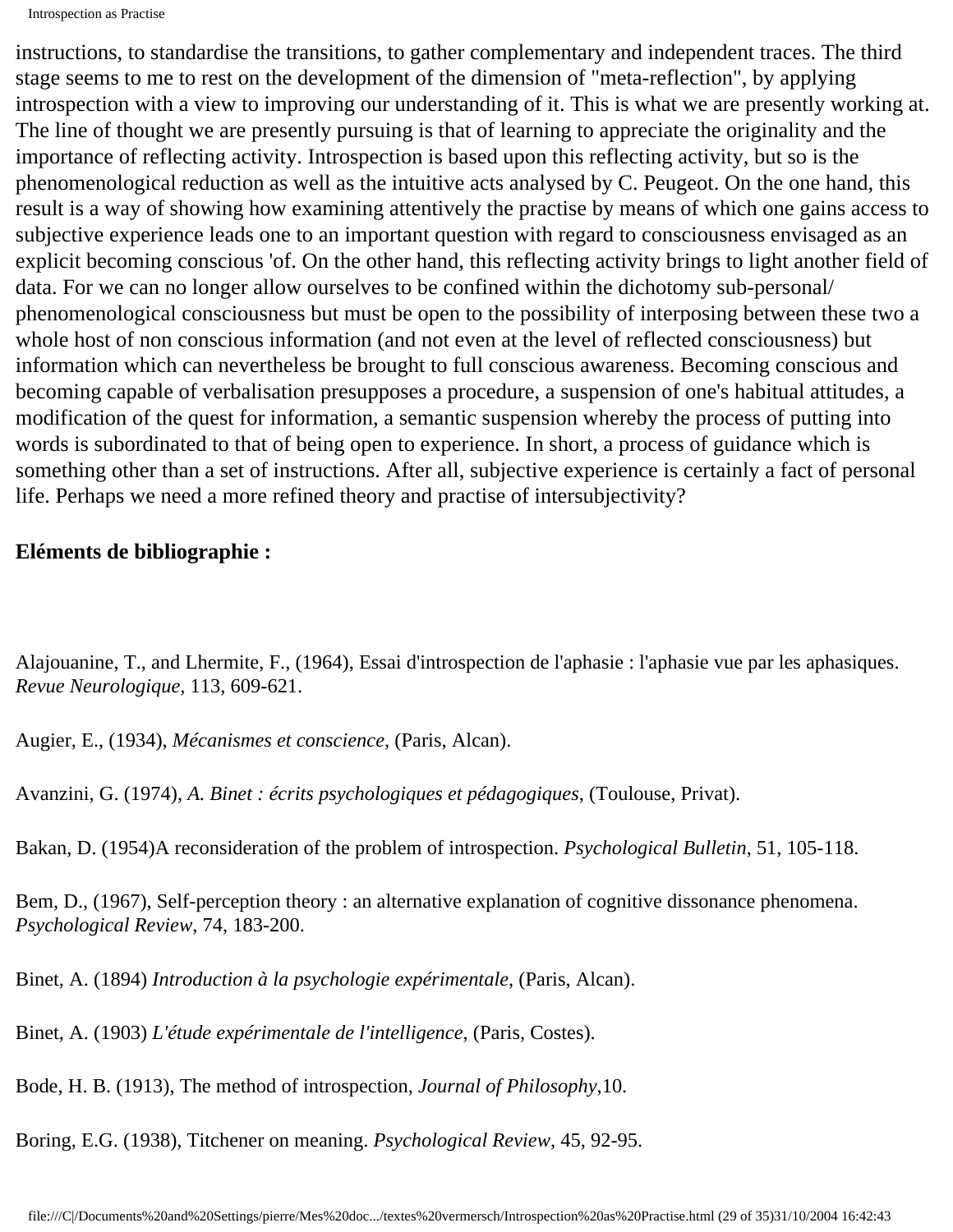Boring, E.G. (1953), A history of introspection, *Psychological Bulletin*, 50, 3, 169-189.

Brentano, F. (1944, 1874), *Psychologie du point de vue empirique*, (Paris, Aubier).

Burloud, A. (1927), *La pensée d'après les recherches expérimentales de Watt, Messer, Bühler*, (Paris, Alcan).

Burloud, A. (1927b), *La pensée conceptuelle*. (Paris, Alcan).

Burloud, A.,(1938), *Principes d'une psychologie des tendances*. (Paris, Alcan).

Cohen, A., (1984), Studying second language strategies : how do we get the information ? *Applied Linguistics*, 5, 101-112.

Claparède, E. (1933), Genèse de l'hypothèse, *Archives de Psychologie*, XXIV,93/94, 1-155.

Clarke, H.M., (1911), Conscious attitudes. *American Journal of Psychology*, 22, 214-249.

Comte, A. (1830, 1975), *Philosophie première. Cours de philosophie positive*, Leçons 1 à 45, (Paris, Hermann).

Danziger, K., (1980), The history of introspection reconsidered. *Journal of history of the behavioral sciences*, 16.

Denis, M. (1989) *Image et cognition*, (Paris, PUF).

Dodge, R. (1912), The theory and limitation of introspection. *American journal of Psychology*, 23, 214-229.

Dugas, L., (1911), L'introspection. *Revue Philosophique*, 72, 606-700.

Dumas, G. (1924), *Traité de psychologie*, deux tomes, (Paris( Alcan).

Ebbinghaus 1885, traduc 1964, d'après le J.Phenomenological Psychology, Giorgi 83

English, H.B. (1921), In aid of introspection, *American journal of psychology*, 32, 404-414.

Ericsson, K.A. and Simon, H.A. (1984, 1993), *Protocol Analysis, Verbal Protocols as data*, (Cambridge, MIT Press).

Ericsson, K.A. and Crutcher, RJ, (1991), Introspection and verbal reports on cognitive processes - Two approaches to the study of thinking : a response to Howe. *New ideas in psychology*, 9, 3, 57-71.

Færch, C. and Kasper, G. (eds), (1987), *Introspection in second language research*. (Philadelphia, Multilingual Matters Ltd).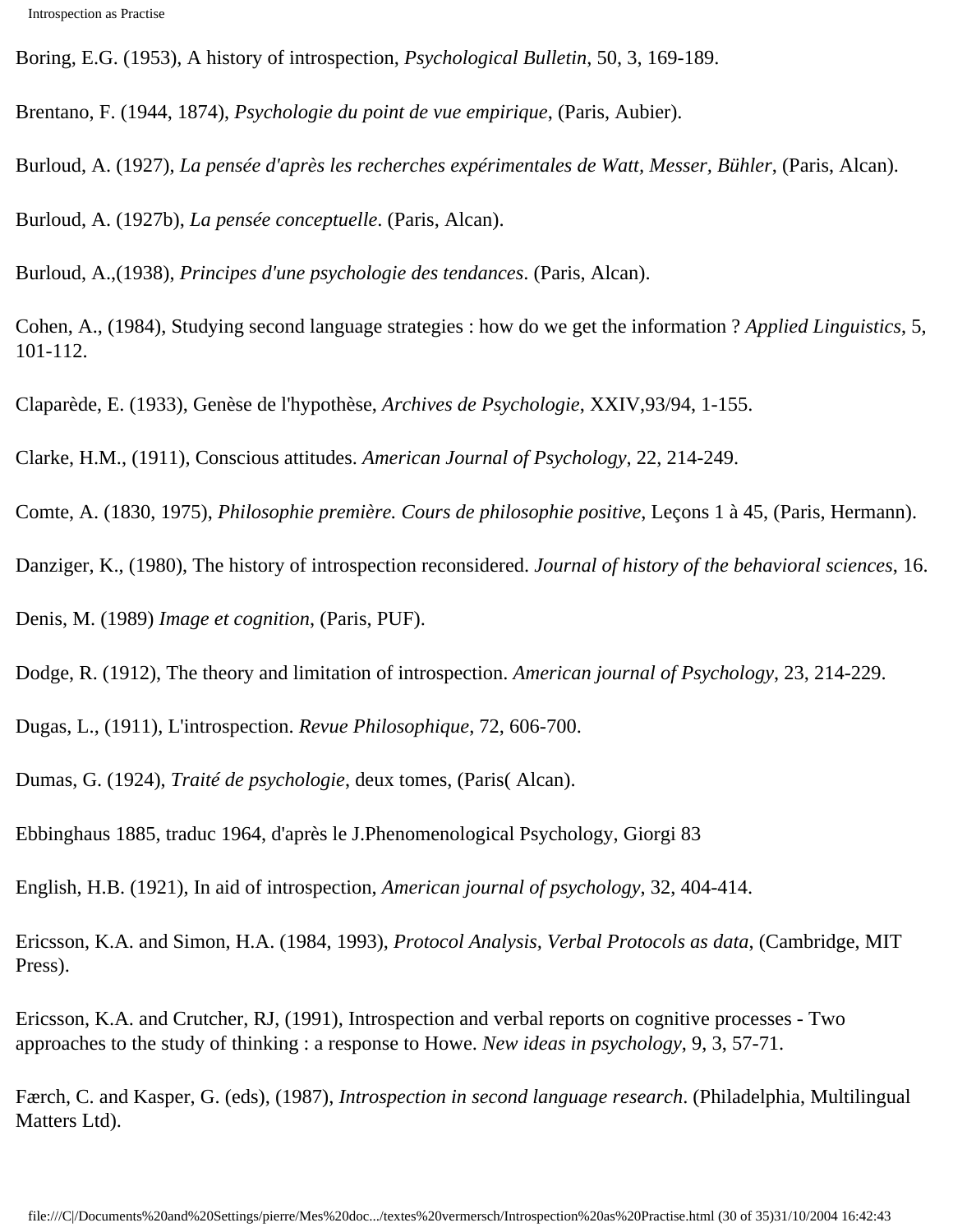Falk, A. (1975), Learning to report one's introspection, *Philosophy of science*, 42.

Fraisse, P., (1963), *L'évolution de la psychologie expérimentale,* p 6-84, in Fraisse P & Piaget J. Traité de Psychologie expérimentale tome I, (Paris, PUF).

Flanagan,O. (1992), *Consciousness Reconsidered*, (Cambridge, MIT Press).

Garanderie de la, A. (1989), *Défense et illustration de l'introspection*. (Paris, Centurion).

Garanderie de la, A. (1969), "*Schématisme et thématisme" Le dynamisme des structures inconscientes dans la psychologie d'A. Burloud*. (Louvain , Nauvelaert).

Geissler, L.R., (1909), The measurement of attention, *American journal of psychology,* 20, 437-529.

Gould, S.J., (1993), Researcher introspection as a method in consumer research : applications, issues, and implications. *Journal of Consumer Research*, 21,719-722.

Guillaume, P. (1948, 1932), *Manuel de psychologie*, (Paris, PUF).

Hayes, S.P., (1906), A study of the affective qualities. *American journal of psychology*, 17, 358-393.

Hixon, J.G. and Swann W.B. jr, (1993), When does introspection bear fruit ? Self-réflexion, self-insight, and interpersonnal choices. *Journal of Personnality and Social Psycholoy*, 64, 35-43.

Howe, R.B.K. (1991), Introspection a reassessment, *New ideas in psychology*, 9, 1, 25-44.

Howe, R.B.K. (1991), Reassessing Introspection : a reply to Natsoulas, Lyons, and Ericsson and Crutcher, *New ideas in psychology*, 9, 3, 383-394.

Humphrey, G. (1951), *Thinking, an introduction to its experimental psychology*, (London, Methuen).

Jacobson, E., (1911), On meaning and understanding. *American journal of psychology*, 22, 553-577.

James, W. (1890), *The Principles of Psychology*, 2 vol, (London, McMillan).

Kirk, R., (1971), Armstrong analogue of introspection. *Philosophical Quaterly*, 21, 158-162.

Kostyleff, N., (1910), Les travaux de l'école de Wurzbourg : contribution à l'étude objective de la pensée. *Revue Philosophique*, 70, 554-580.

Laplane, D., (1992), Use of introspection in scientific psychological research. *Behavioural Neurology*, 5, 199-203.

Leahey, T.H. (1987), *A History of Psychology*, (Englewood Cliffs, Prentice-Hall).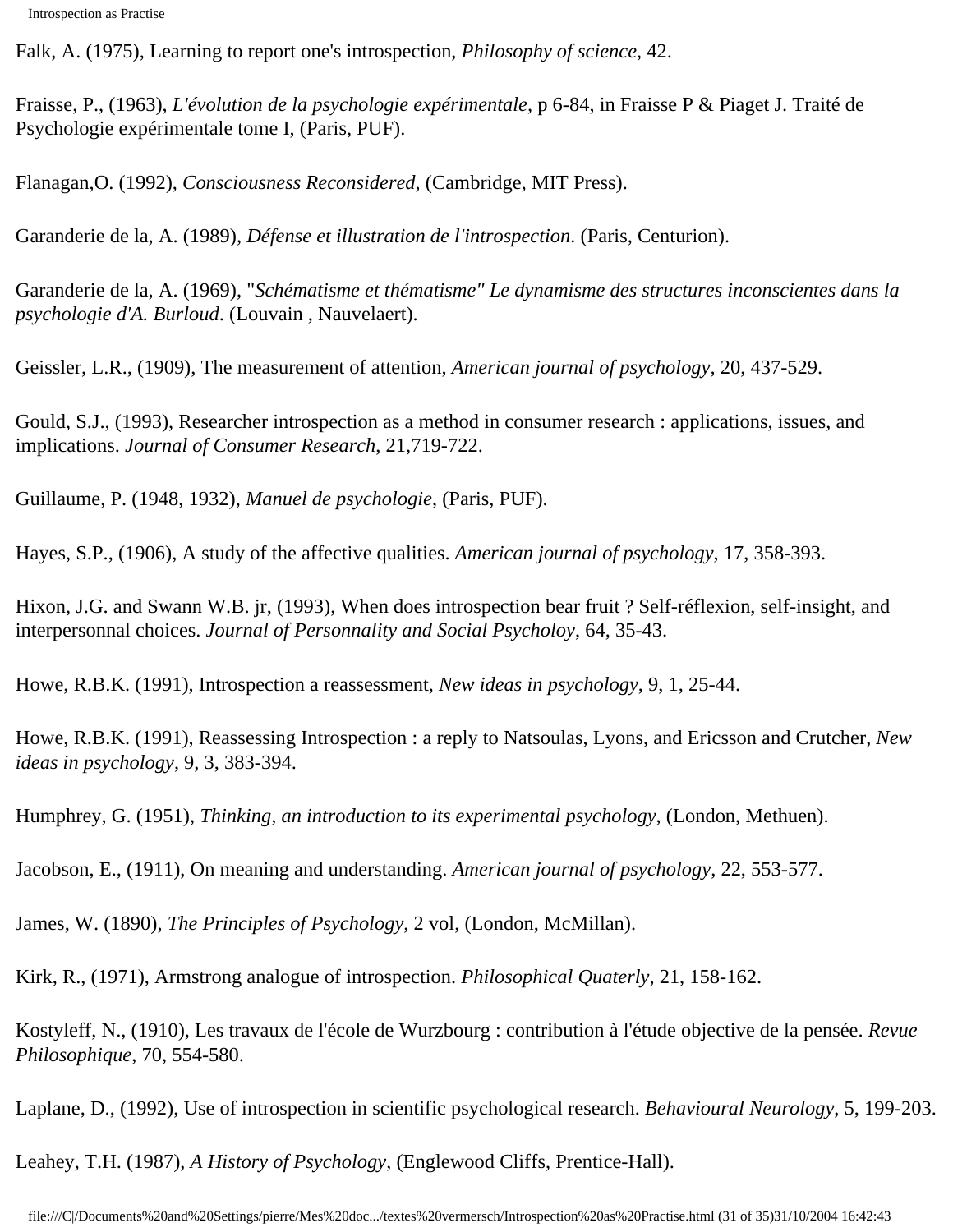Lennon, P., (1989), Introspection and intentionality in advanced second-language acquisition. *Language Learning*, 39, 375-396.

Loftus, E.F., and Loftus, G.R., (1980), On the permanence of stored information in the human brain. *American Psychologist*, 35, 409-420.

Lyons, W.E. (1986) *The disappearance of introspection*, (Cambridge, MIT Press).

Lyons, W.E., (1991),Introspection- A two level or one-level account ? : a response to Howe. *New ideas in psychology*, 9, 3, 51-55.

Maine de Biran, (1932, 1807) , *Essai sur les fondements de la psychologie et sur ses rapports avec l'étude de la nature*, Tome VIII et IX, (Paris, Alcan).

Mandler, J.M. et Mandler, G. (1964) *Thinking from association to gestalt,* (New York, John Wiley & Sons).

Marquer, J. (1995) *Variabilité intra et interindividuelles dans les stratégies cognitives : l'exemple du traitement des couples de lettres*., in Lautrey, J. (edited by) Universel et différentiel en psychologie, p 107-130, (Paris, PUF).

Mayer, A., and Orth J., (1901), Zur qualitativen Untersuchung der Association., *Zeitschrift für Psychologie*, 26, 1- 13.

McKellar P. (1962), *The method of introspection*, in J. Scher, J (Ed) , Theories of mind, (New York, Free Press of Glencoe).

Michotte, A., (1907), A propos de la "Méthode d'introspection" dans la psychologie expérimentale.*Revue Néo Scolastique*, 4, 522.

Montebello, P. (1994), *La décomposition de la pensée*, (Grenoble, Million).

Moore, F.C.T. (1970), *The psychology of Maine de Biran*, (Oxford, Clarendon).

Nakashima, T., (1909), Contributions to the study of the affective processes. *American journal of psychology*, 20, 157-193.

Natsoulas, P., (1970), Concerning introspective "knowledge". *Psychological Bulletin*, 73, 89-111.

Natsoulas, P., (1989), The distinction between visual perceiving and visual perceptual experience. *The Journal of Mind and Behavior*, 10, 37-61.

Natsoulas, P., (1990), Reflective seeing and exploration in the company of Edmond Husserl and James J. Gibson. *Journal of Phenomenological Psychology*, 21, 1-31.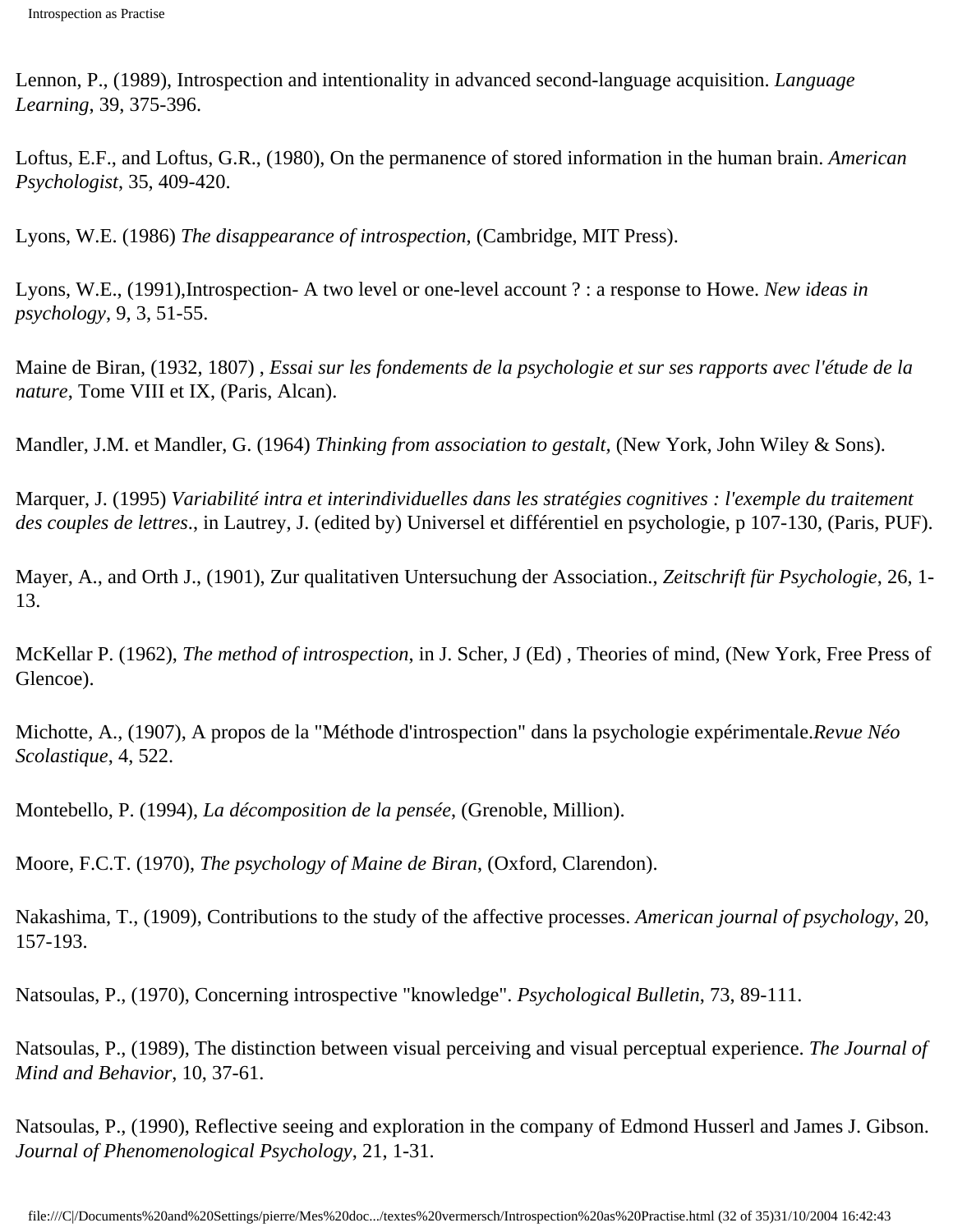Natsoulas, P., (1991), "Introspecting" and consciousness : a response to Howe. *New ideas in psychology*, 9, 3, 45- 50.

Nisbett, R.E. and Bellows, N., (1977) Verbal reports about causal influences on social judgements : private access versus public theories. *Journal of Personnality and Social Psychology*, 35, 613-624.

Nisbett, R.E. et Wilson, T.D. (1977) Telling more than we con know : verbal reports on mental processes, *Psychological Review*, 84, 3, 231-259.

Ogden, R.M., (1911), Imageless thought : résumé and critique. *Psychological Bulletin*, 8, 194.

Okabe, T., (1910), An experimental study of belief. *American journal of psychology*, 21, 563-596.

Piaget, J., (1950), *Introduction à l'épistémologie génétique*, tome III, (Paris, PUF).

Piaget, J. (1968) *Sagesse et illusion de la philosophie*, (Paris, PUF).

Piguet J-C., (1975), La connaissance de l'individuel et la logique du réalisme. (Neuchâtel, A la Baconnière), Pillsbury, W.B., (1904), A suggestion toward a reinterpretation of introspection. *Journal of Philosophical and psychological scientific methods.* 1, 228.

Pyle, W.H., (1909), An experimental study of expectation. *American journal of psychology*, 530-569.

Radford, J., (1974), Reflections on introspection, *American Psychologist*, 29, 245-250.

Rakover, S, (1993), Empirical criteria for task susceptibility to introspective awareness and awareness effects. *Philosophical Psychology*, 6, 4, 451-467.

Sartre, J-P. (1940), *L'imaginaire*, (Paris, Gallimard).

Sauze, B., (1911), L'école de Wurzbourg et la méthode d'introspection expérimentale. *Revue de philosophie*, 18, 225.

Shepard, R.N. (1990) *Minds sight*, (New York, Freeman and Company)

Shepard, R.N. and Cooper, L.A. (1982) *Mental images and their transformations*, (Cambridge, MIT Press).

Smith, E. & Miller, F., (1978), Limits on Perception of Cognitive Processes: A Reply to Nisbett and Wilson. *Psychological Review*. 85, 4, 355-362.

Taine, H. (1966, 1857) *Les philosophes français du XIX siècle*, (Paris, J-J Pauvert).